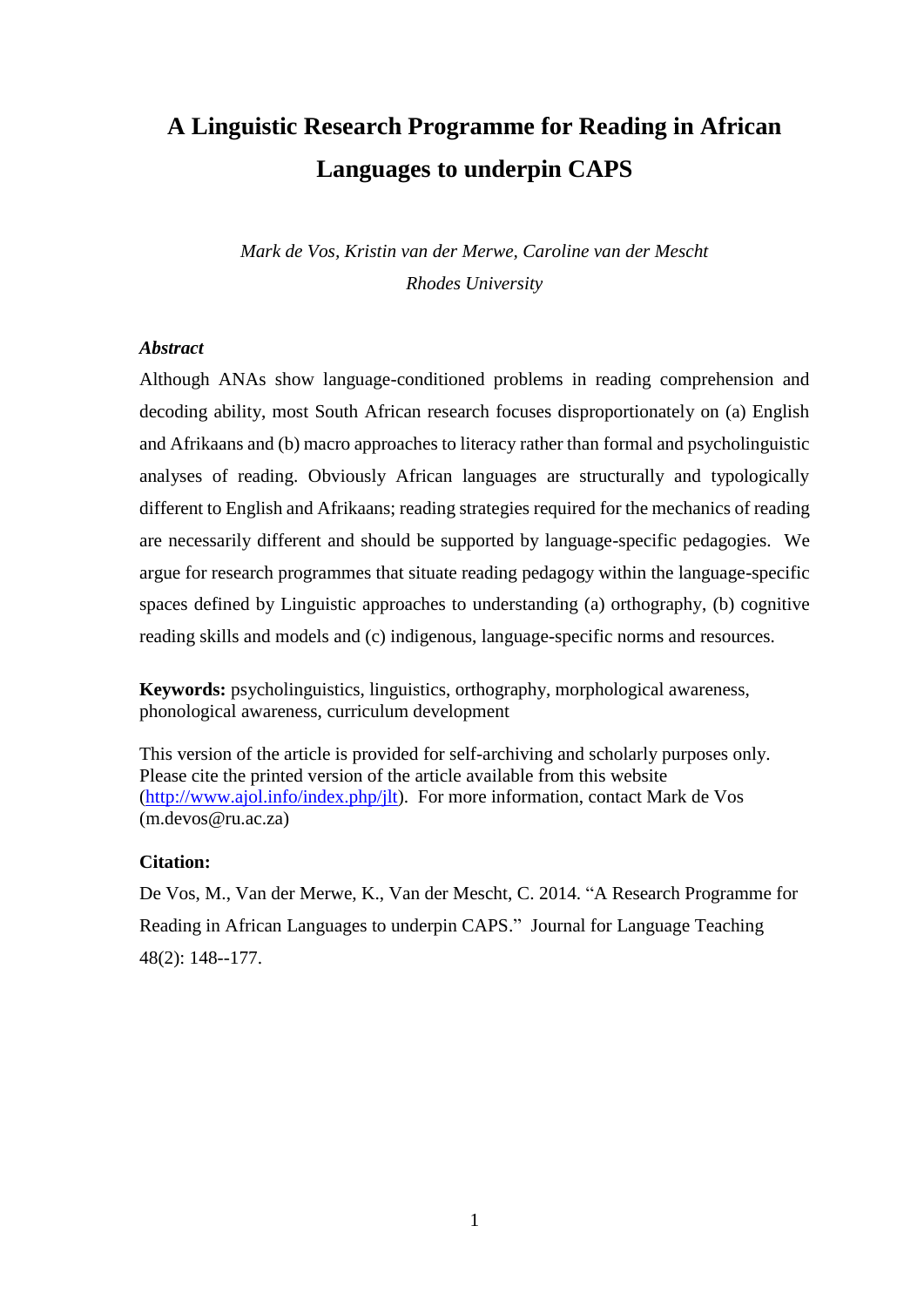#### **1. The importance of literacy**

Literacy is one of the most important academic skills: it is a significant predictor of success in life (IRA & NAEYC 1998), "determines educational success" (Pretorius & Mokhwesana 2009:55) and grade three literacy results are a good predictor of high school graduation (Snow, Burns & Griffin 1998). South Africa, like other developing countries with literacy challenges (Abadzi 2008, Spratt & Tamba 2005), needs to respond to what has been called a "crisis" in literacy teaching for nearly a decade. While recognizing that reading is not a unitary skill, teachers and teacher educators need better understandings of reading and writing in African Languages. Little research has been done into the methodologies most appropriate to becoming literate in an African language, or the methodologies which generate the excitement and sense of achievement is a key motivating factor for emergent readers (e.g. Guthrie & Wigfield, 1997; Guthrie, Wigfield & Perencevich, 2004). 1 Presently, little is known of how the issues of orthographic interact with morphology, syntax and lexis in African languages or how these translate into norms and standards which can inform curriculum design. Consequently, we know relatively little of the sequence, pace or relative difficulty of becoming literate in an African language. We therefore call for a research programme into the Linguistic<sup>2</sup> processes involved in literacy in African languages in particular.

# **2. CAPS & ANAs**

 $\overline{a}$ 

As evidence mounts that South African education is facing severe challenges (PIRLS 2007, PIRLS 2012, SACMEQ III, NEEDU Report 2012 etc.), the Department of Education has responded, most recently, with the Curriculum Assessment Policy Statements (CAPS) supported by the Annual National Assessments (ANAs) as a quality assurance mechanism that provides accurate, standardized data to guide future targeted interventions and to "enable the sector to utilize the findings and devise ways to further improve the quality of basic education" (ANA 2013: 4).

<sup>&</sup>lt;sup>1</sup> The term "African languages" refers to official South African languages of the Southern Bantu Language family, in line with the usage of the Draft Policy for the Incremental Introduction of African Languages in South African Schools (Department of Basic Education, 2013).

<sup>&</sup>lt;sup>2</sup> By the term `Linguistic' we do not mean that the issues are generally language related or mediated through language in society (although they are). Rather we use it in its disciplinary sense relating to the study of language systems and to applied linguistic research of these systems.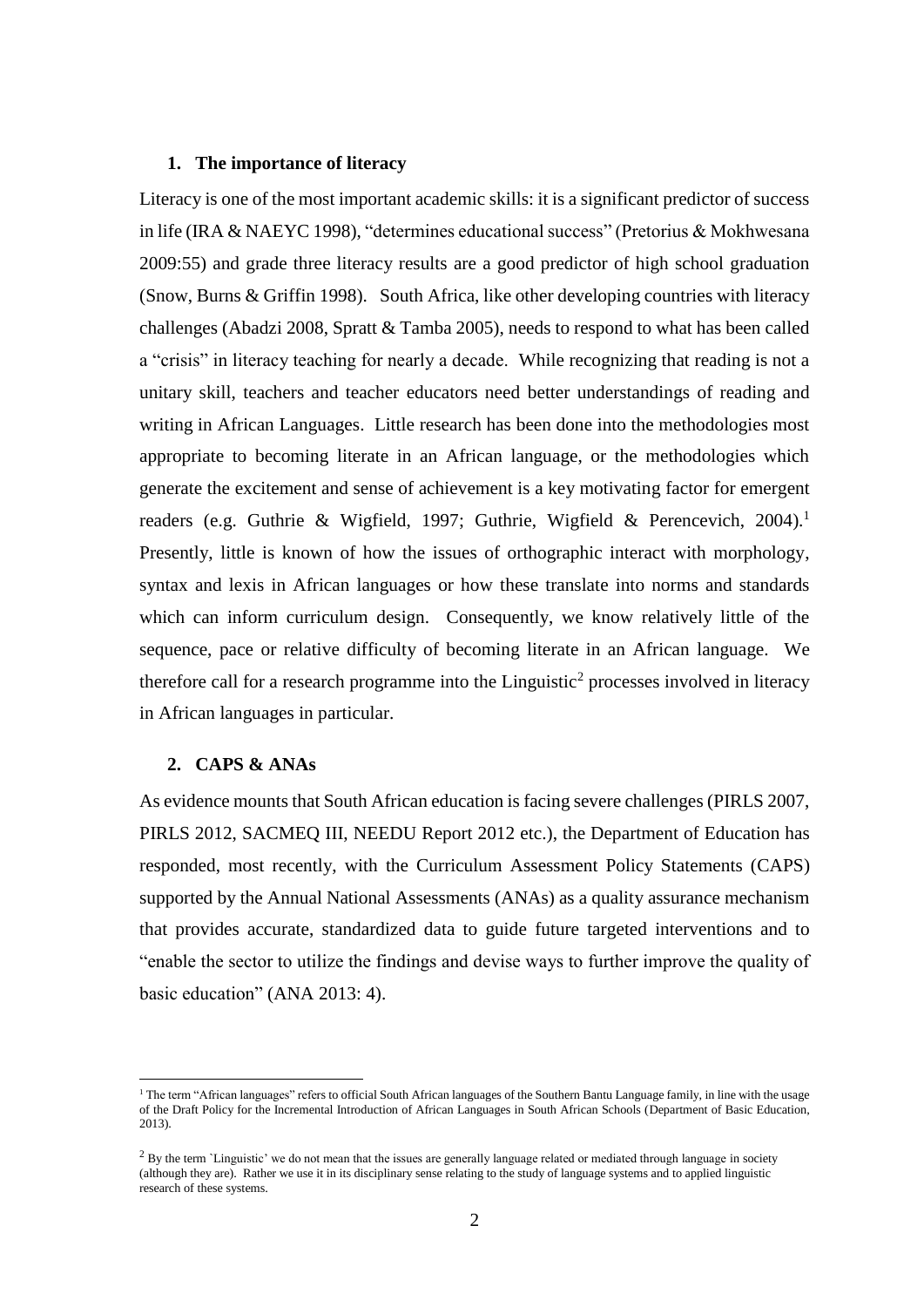However, without adequate understandings of the nature of the linguistics underpinning African language literacy, these measures may not be entirely effective. The CAPS document is testimony to how little is known of linguistic aspects of learning to read. Bikitsha and Katz's (2013) analysis of the CAPS isiXhosa home language document for Foundation Phase uncovered many anomalies and inconsistencies as a result of it having been translated from the English CAPS document without consideration of language specific structures e.g. some examples of phones use unfamiliar and sometimes inappropriate or misspelled words. Also, isiXhosa phonics sequences use significantly longer, multisyllabic words incorporating blends and di- and trigraphs (e.g. *ingca, inkcenkce, indlela, ingxolo, intsimbi, intlanzi, isitshixo, ingqondo, inkqayi*) in contrast to the simple graphemes and short words for English (e.g. -at, -et, -it, -ot, -ut, h-en, pen, tin, hot, hop etc.). Consonants and consonant clusters are taught together rather than introducing them gradually and must all be taught by the end of grade 1. This fails to recognize the complexity of learning blends such as *ng, tsh*, and consonant sequences such as *ngqw, ntshw*. There are also instructions to teachers that are meaningless for the language e.g. *qUkuqonda izikhamiso ezihamba ngambini ebezifundiswe kwiBanga-2* `Recognises 2-letter vowels taught in Grade 2' even though there are no two-letter vowels in isiXhosa. Similarly, *qUkuqonda ukuba izandi zimelwe zintlobo ngentlobo zopelo*  `Understand that there are many ways of spelling words/sounds'; isiXhosa has a transparent orthography so there are no multiple ways of realizing sounds. Children being taught the phonics sequences recommended in this document may well struggle to become literate in spite of their familiarity with the language.

The 2013 ANAs draw attention to the poor state of literacy and language achievement in the schooling system.<sup>3</sup> With respect to language and literacy, learner achievement drops steadily from the very inception of schooling (Table 1). In KwaZulu-Natal, literacy achievement drops 15% over the course of the foundation phase; the province with the best achievement is the Free State dropping by 5.9% (ANA 2013:37-44). It is also concerning that of the grade 3s who were assessed, 43% failed to achieve the "Adequate Achievement" pass mark of 50% for Home Language. This can be compared to 63% of grade 9s for Home Language and 82.9% of grade 9s for First Additional Language (ANA 2013: 58-64).

 $\overline{a}$ 

<sup>&</sup>lt;sup>3</sup> In this paper, we confine ourselves to discussing in detail the foundation phase language assessments as the remainder are beyond the scope of this paper. In addition, we do not draw comparisons between the 2012 and 2013 ANAs because "no technically defensible comparisons can be made on the results of ANA 2013 to those of previous years" (ANA 2013: 7).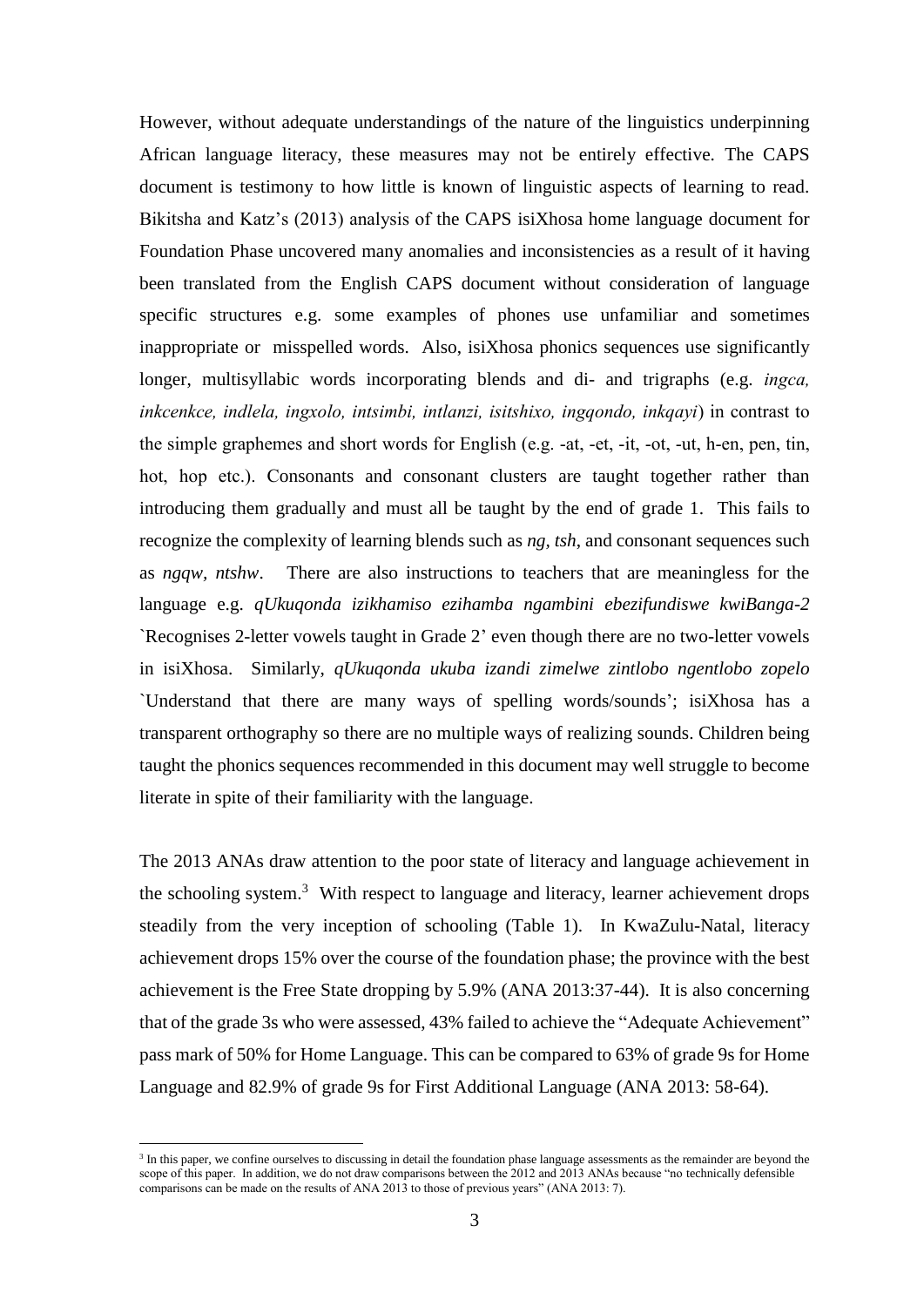|                 | Gr1    | Gr2    | Gr3    | Gr4    | <b>Difference</b> |
|-----------------|--------|--------|--------|--------|-------------------|
|                 |        |        |        |        | in                |
|                 | 60.40% | 56.50% | 50.80% | 49.30% | percentage        |
| <b>National</b> |        |        |        |        | between           |
| Average         |        |        |        |        | Gr1 & Gr4         |
| <b>KZN</b>      | 61.6   | 58.6   | 55.3   | 46.6   | 15                |
| <b>MP</b>       | 57.1   | 54.1   | 47     | 43.2   | 13.9              |
| LP              | 57.9   | 52.9   | 46.9   | 44.3   | 13.6              |
| <b>NC</b>       | 56.8   | 52.8   | 46.2   | 43.9   | 12.9              |
| <b>GP</b>       | 65.4   | 60.2   | 54.5   | 53.4   | 12                |
| EC              | 54.8   | 51.8   | 47     | 43     | 11.8              |
| WC              | 64.5   | 62     | 49.9   | 54.1   | 10.4              |
| <b>NW</b>       | 56.6   | 51.2   | 46.8   | 46.9   | 9.7               |
| <b>FS</b>       | 61.4   | 56.8   | 54.4   | 55.5   | 5.9               |
|                 |        |        |        |        |                   |

Table 1: Language achievement (ANA 2013: 37-44).

With respect to the PIRLS studies in particular, Howie (2012) shows that "There was no difference in the overall achievement for South African learners in 2011 compared to 2006" (Howie 2012: xvi). Both PIRLS reports paint a comprehensive picture of low levels of reading literacy in South African schools and confirm previous reports and research in systematic, wide-ranging research. Compared to other countries, "not only did we come last, but we came badly last with a long tail of underachievement" (Pretorius & Mokhwesana 2009:55). South African Grade Five learners were about three years (200 points) behind international norms and in the Eastern Cape learners were an average of four years behind the international benchmark (Howie, 2008). Even South Africa's best learners in the 95th percentile did not achieve the advanced level: poor literacy is an issue that cuts across race and class divisions (Figure 1).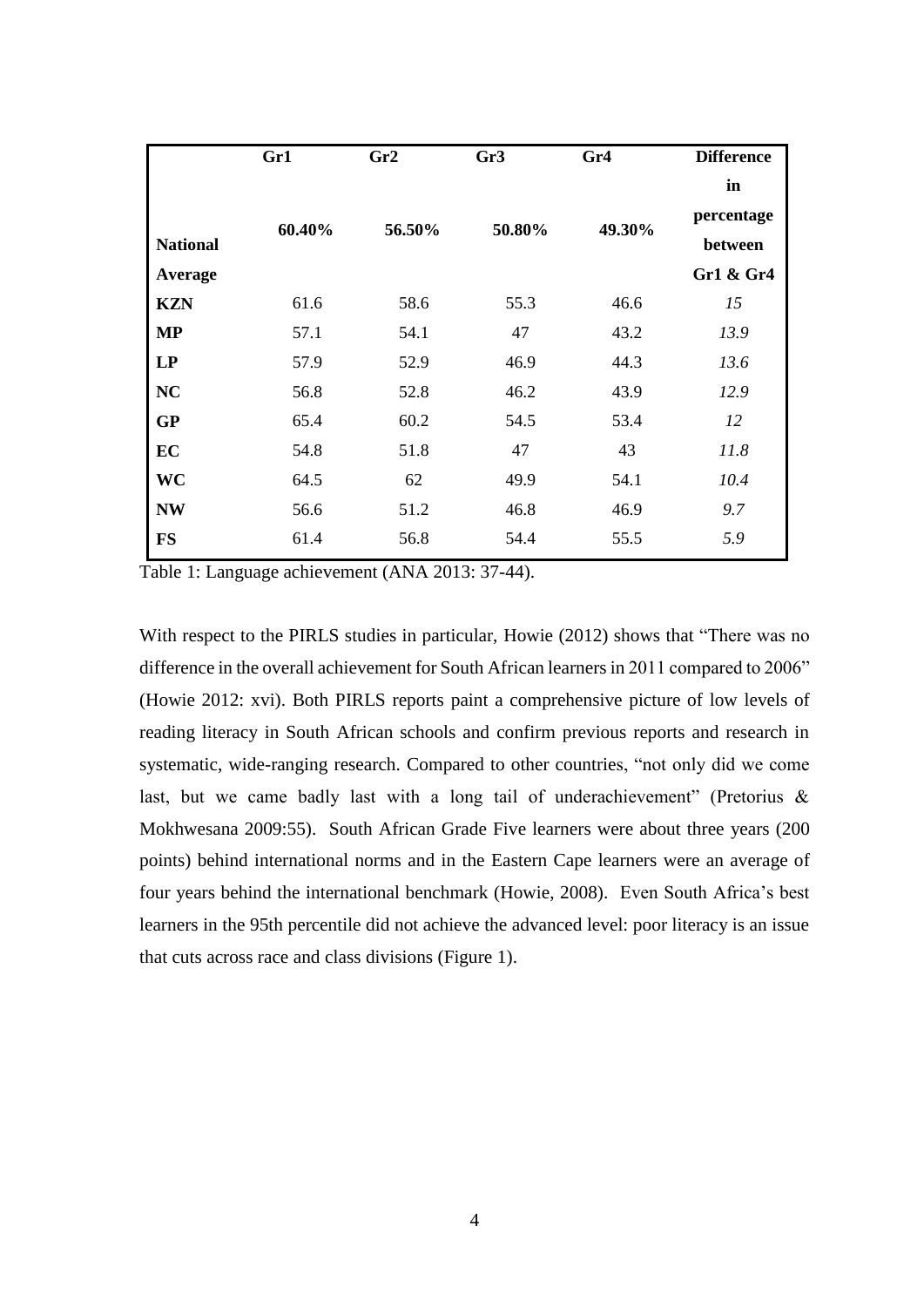

Figure 1: Average score by language, grade and gender. The dotted line indicates the international average (Howie et al. 2006)

When these statistics are broken down by language (Figure 1), the best performers were Afrikaans and English although both were well below the international average (PIRLS 2006:22). However, learners tested in African languages scored extremely poorly: the best performer, Setswana scored just above 250 points; IsIndebele and IsiXhosa scored below 200 points. These statistics mean that only 13% of South African grade fours reach the minimum international benchmark of 400 points. This can be contrasted with 98% for Russia and the international mean of 94%. Only 1% of South African grade fours reach the Advanced International Benchmark. Most shocking of all is that only 1% of IsiXhosa, SiSwati and IsIndebele learners reach the minimum international benchmark by Grade Four. This means that 99% of these learners are illiterate after three years of schooling.

#### **3. Trends in SA literacy research**

We analysed were most literacy research is focused. While substantial research focuses on literacy, we argue that there are imbalances to be addressed. These include (a) too little focus on the cognitive functions involved in understanding the "linguistic building blocks" of literacy and (b) a highly problematic focus on English and Afrikaans at the expense of African languages. Pretorius and Mokhwesana (2009:55) talk of a "virtual absence" of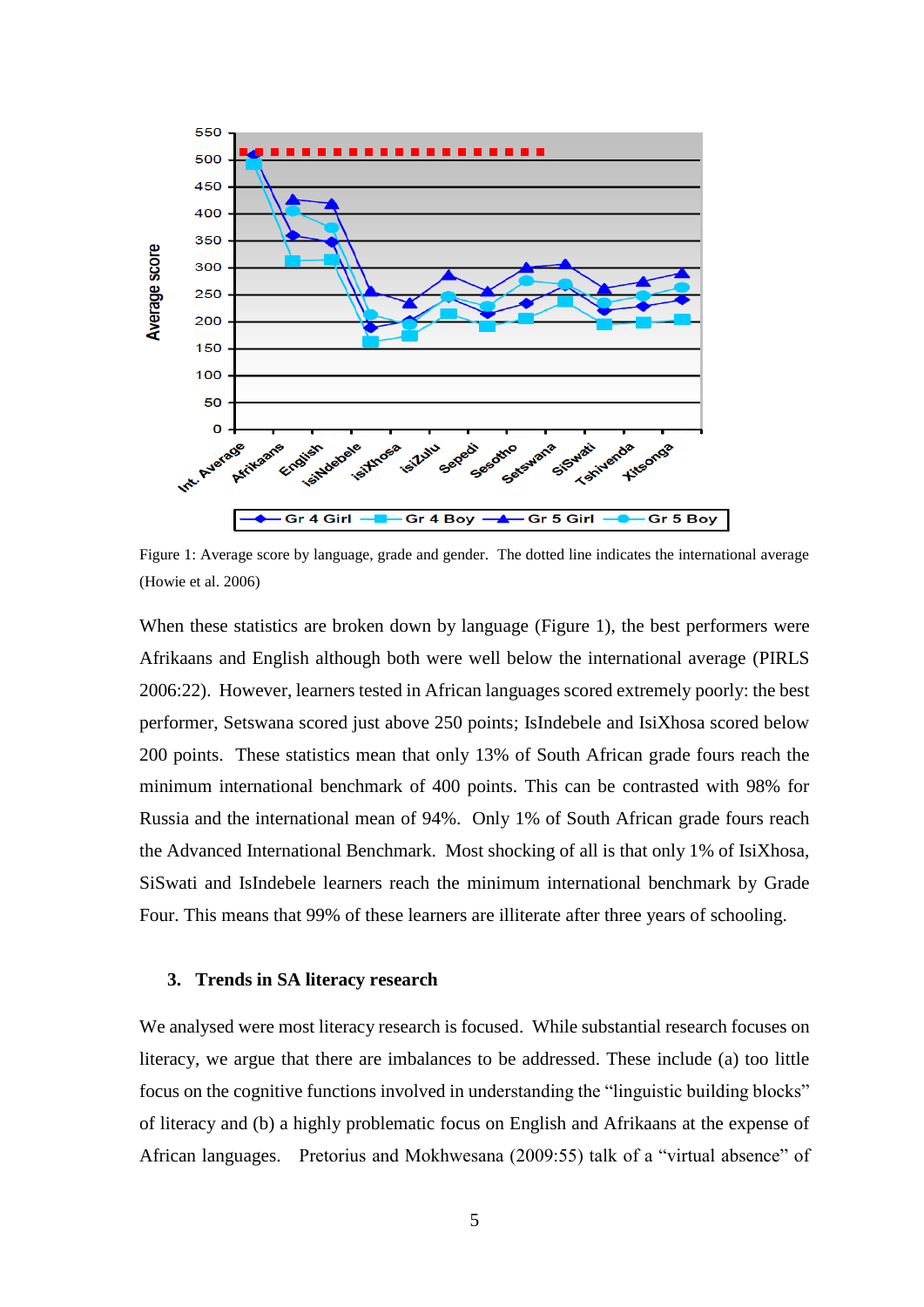research and point out that there is no journal on the African continent dedicated to Linguistic literacy research.

In order to provide evidence of research trends in South Africa and abroad, we compared research hits on SABINET, a research database indexing South African research, and Ebscohost, an international research database. Search terms were chosen which encompassed different types of approaches to literacy e.g. "morphological awareness", "phonological awareness", "higher education literacy", "literacy ethnography", "literacy genre" etc. Where necessary, searches were filtered by the additional search term, `literacy'; wild-cards ensured that derivations of these search terms were also returned e.g. *lexicon, lexical, lexicography, lexicographic* etc. The same search terms were input into both search engines. If these databases are accurate reflections of research activity then the relative proportions of hits should give an approximation of the amount of research in the field.

We acknowledge that this methodology is not foolproof, e.g. many SABINET hits included theses, a category not included in Ebscohost. Furthermore, several SABINET hits included project descriptions with no associated 'deliverables' etc. It should be borne in mind that these could artificially inflate the SABINET results and it is therefore a possibility that the SABINET hits are disproportionately high, reflecting more academic research than is actually the case. Another factor to bear in mind is that some research which originates in South Africa may be present on Ebscohost if it is published in international journals. However, the total proportion of South African research on Ebscohost as a proportion of the whole is likely to be rather small and is therefore unlikely to skew results.

Finally, both databases have a return limit of 1000 hits. Thus, search terms which might have returned more than 1000 hits were limited at this level. The effect of this is to underreport and to thus inflate the relative proportions of the returns less than 1000. The results comparing the hits between SABINET and Ebscohost are shown in Table 2 and then graphically in Figure 2.

|                           |                | <b>Ebsco</b>         | South       |                      |                 |
|---------------------------|----------------|----------------------|-------------|----------------------|-----------------|
|                           | <b>Sabinet</b> | <b>International</b> | African     | <b>International</b> | <b>Relative</b> |
| <b>Topics of Research</b> | hits           | <b>Hits</b>          | proportions | proportions          | difference      |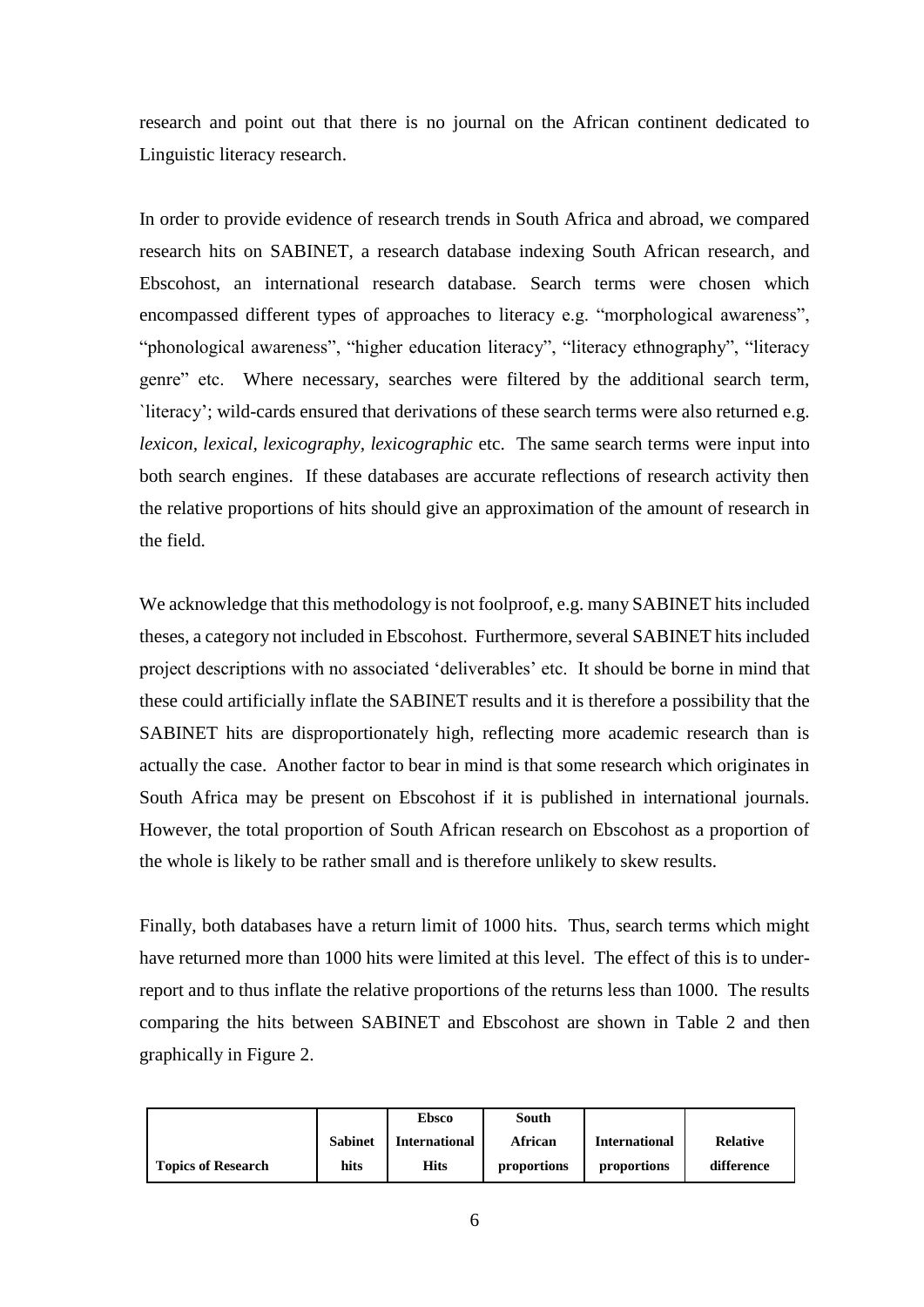| <b>Morphological awareness</b>   | 1              | 331  | 0.02  | 6.78  | 0.26   |
|----------------------------------|----------------|------|-------|-------|--------|
| <b>Syntactic awareness</b>       | $\overline{c}$ | 114  | 0.04  | 2.33  | 1.50   |
| <b>Phonological awareness</b>    | 63             | 250  | 1.10  | 5.12  | 21.56  |
| Literacy                         |                |      |       |       |        |
| psycholinguistics                | 87             | 49   | 1.52  | 1.00  | 151.92 |
| <b>Orthography literacy</b>      | 117            | 84   | 2.05  | 1.72  | 119.18 |
| <b>Literacy decoding</b>         | 243            | 83   | 4.26  | 1.70  | 250.51 |
| <b>Lexical literacy</b>          | 319            | 41   | 5.59  | 0.84  | 665.75 |
| <b>Literacy ethnography</b>      | 370            | 384  | 6.48  | 7.86  | 82.45  |
| <b>Academic literacy</b>         | 533            | 1000 | 9.34  | 20.47 | 45.61  |
| <b>Literacy narrative</b>        | 974            | 541  | 17.06 | 11.07 | 154.05 |
| <b>Teaching literacy</b>         | 1000           | 1000 | 17.52 | 20.47 | 85.57  |
| <b>Higher education literacy</b> | 1000           | 493  | 17.52 | 10.09 | 173.56 |
| <b>Classroom literacy</b>        |                |      |       |       |        |
| practice                         | 1000           | 515  | 17.52 | 10.54 | 166.15 |
| <b>Sum</b>                       | 5709           | 4885 | 100   | 100   |        |

Table 2: Comparative research output on literacy-related topics.

The South African and International proportions refer to the ratio between a particular discipline of literacy research and the research output for all literacy disciplines (i.e. (Sabinet hits/5709) x100 or (Ebsco hits/4885) x 100). The relative difference column expresses the ratio of the SA proportion to the international proportion for any particular subdiscipline (i.e. (SA proportion/International proportion) x 100).



Figure 2: Graphic representation of comparative research output on literacy-related topics.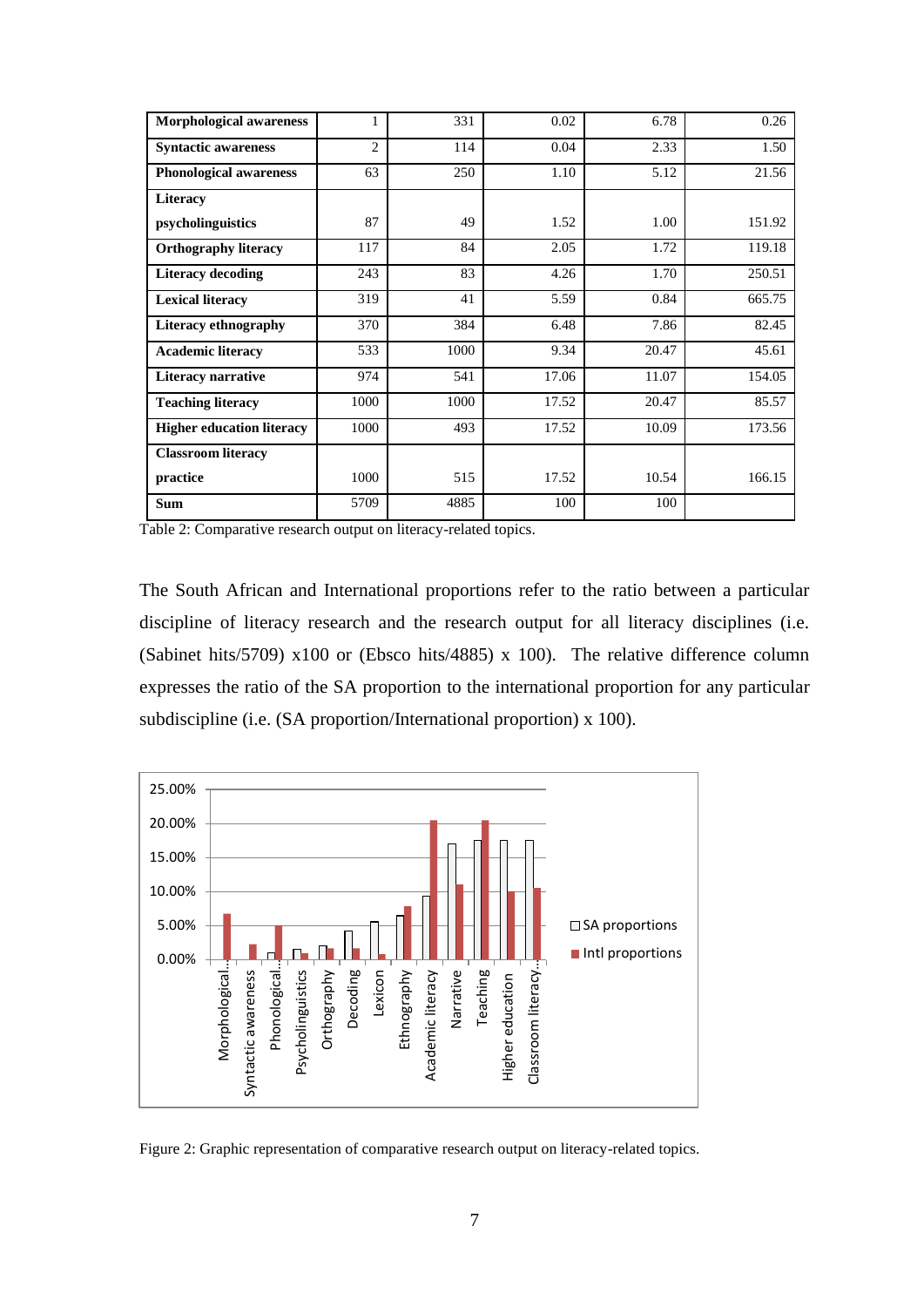It is immediately apparent that both nationally and internationally, there is more literacy research done on macro-approaches to texts, co-texts and contexts (e.g. ethnographic approaches, academic literacy and narratives) which are increasingly important at secondary and tertiary level compared to micro-approaches to texts (e.g. morphological awareness, syntactic awareness and phonological awareness) which are important foundation phase concerns. Holm and Dodd (1996) note this for second language as an international trend saying, "… much of second language literacy literature continues to exhibit a strong top-down bias. The role of bottom up processes, although recognized as vital for proficient reading (Eskey 1989) has been largely ignored" (Holm & Dodd 1996: 120).

Interestingly, while there is comparatively more SA research on orthography (119,8%) and decoding (250% of the equivalent international proportion), this is not matched by research in phonological, morphological and syntactic awareness essential to the decoding process. For example, South African research on phonological awareness is just 21.56% of the equivalent international proportion; morphological and syntactic awarenesses are just 0.26% and 1.5% respectively.

The discrepancy between nominal mentions of "decoding" versus detailed theoretical content of decoding theory suggests that South African research involves meta-discussion of decoding without a concomitant investment in the linguistic understandings underpinning it. This interpretation is supported by a closer look at the "decoding" search hits. Without belabouring the point, a representative list of research titles shows that, with the exception of the first, very little research with "decoding" as a search term actually reflects a deep concern with its mechanics.<sup>4</sup> Thus, a statistic which might have demonstrated we were wrong in our interpretation turns out to prove the rule.

- *Butterfly effects in reading? The relationship between decoding and comprehension in Grade Six high poverty schools.*
- *Making sense of the PIRLS 2006 results for South Africa.*

 $\overline{a}$ 

 *Mathematical literacy examination items and student errors : an analysis of English Second Language students' responses.*

<sup>4</sup> This is because the search term might occur anywhere in the title, abstract or keywords in the SABINET database. Naturally, when the search is limited to just titles, there are many, many fewer hits.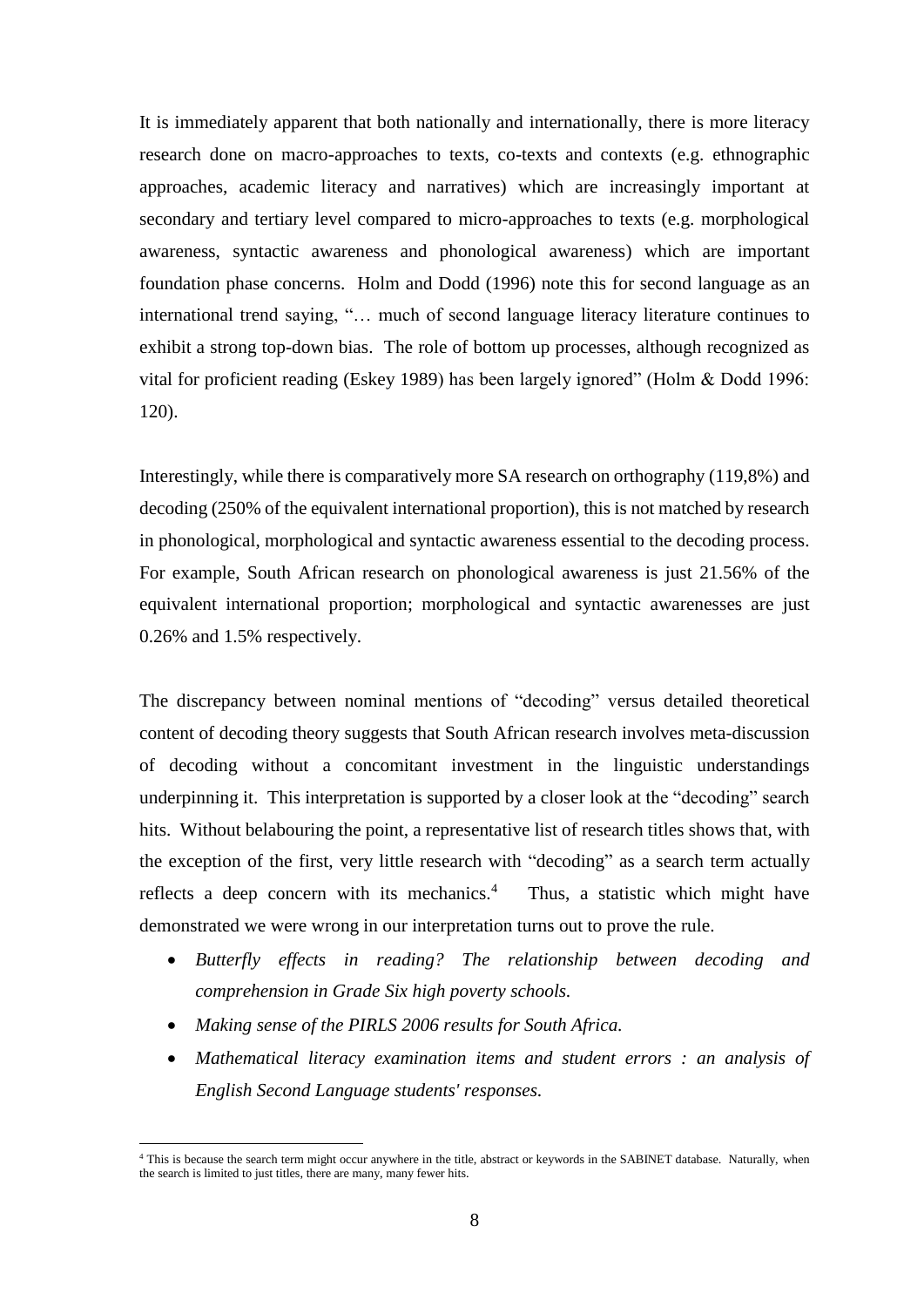- *Diversity, exclusion and risk, as second-language learners of immigrant parents acquire first-time literacy in English.*
- *Teaching reading in an OBE framework.*
- *Literacy and disadvantage : learners' achievements in the early primary school years.*
- *The necessity of a media literacy module within journalism or media studies curricula.*
- *A comparison of the ideological foundation of the FAL and REFLECT approaches to teaching adult literacy in Uganda.*
- *The encroaching culture of illiteracy: perspectives on higher education.*

It is particularly revealing to show the ratio of research on a particular language to the proportion of the total South African population (Figure 3). When normalized in this way, it shows that the emphasis on English and Afrikaans is disproportionate to the number of speakers. TshiVenda, isiNdebele, SiSwati, Setswana and SeSotho are "about right". Interestingly, given the importance of isiZulu and Sepedi as lingua francas and isiXhosa as the second-largest language by speakers, there is strangely little research done on them.



Figure 3: Literacy Research output as a percentage of population vs percentage of literacy research output.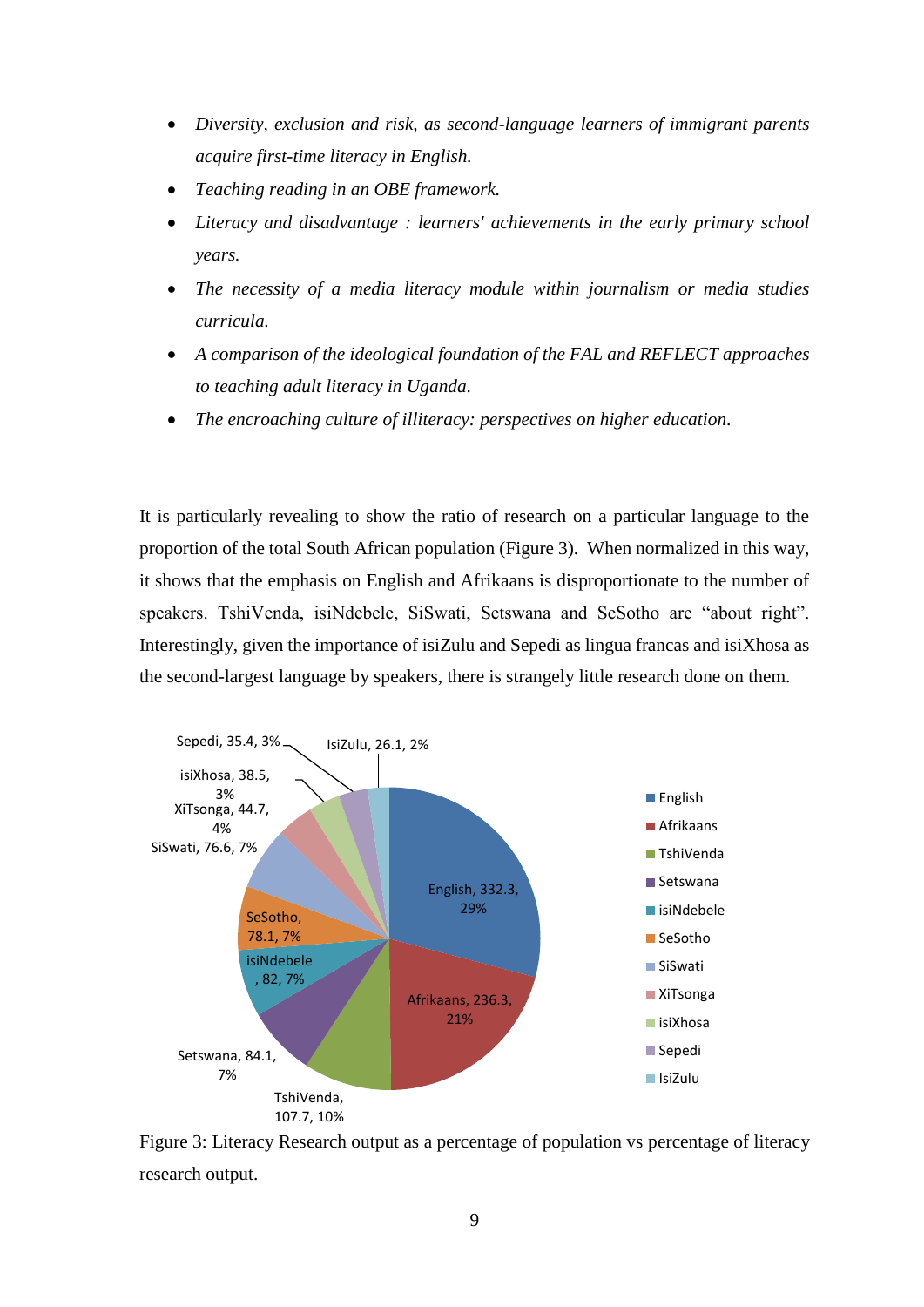|            | <b>Percentage of SA</b> | Percentage of whole | Research output/% of            |
|------------|-------------------------|---------------------|---------------------------------|
|            | population              | SA research output  | population $x$ 100 <sup>5</sup> |
| English    | 9.6                     | 31.9                | 332.3                           |
| Afrikaans  | 13.5                    | 31.9                | 236.3                           |
| Setswana   | 8                       | 6.7                 | 84.1                            |
| isiXhosa   | 16                      | 6.2                 | 38.5                            |
| IsiZulu    | 22.7                    | 5.9                 | 26.1                            |
| SeSotho    | 7.6                     | 5.9                 | 78.1                            |
| Sepedi     | 9.1                     | 3.2                 | 35.4                            |
| TshiVenda  | 2.4                     | 2.6                 | 107.7                           |
| XiTsonga   | 4.5                     | 2.0                 | 44.7                            |
| SiSwati    | 2.5                     | 1.9                 | 76.6                            |
| isiNdebele | 2.1                     | 1.7                 | 82.0                            |

Table 3: Proportions of language population groups versus research output per official language in South Africa

To illustrate thisinformally in another way, we also searched Google Scholar for all articles since 2000 with the words "literacy" and any South African indigenous language in the title.<sup>6</sup> There were only eight of which one was a duplicate; and none of them focused on micro-linguistic approaches. It therefore seems that most literacy research focuses on the meta- and macro-linguistic issues (in English and Afrikaans) which tend to become increasingly important after the foundation stage. Therefore, there is a great need for micro-literacy work on African languages.

#### **4. Linguistic dimension in need of research**

 $\overline{a}$ 

The following sections identify and discuss four main linguistic dimensions which we consider to need drastic attention: (1) the effects of non-L1 aligned LOLT, (2) orthography, (3) cognitive skills, automaticity and vocabulary development and (4) the need for norms and reading resources. We contend that without intellectual investment in these areas, future curriculum statements and annualized assessments will continue to be problematic.

#### **4.1.Linguistic dimension 1: The effects of non-L1-aligned LOLTs**

At a macro-level, there is a close correlation between Language of Learning and Teaching (LOLT) and L1 alignment and Human Development. The Human Development Index is a

<sup>&</sup>lt;sup>5</sup> A score of 100 indicates a perfect match between the proportion of research devoted to the language versus the proportion of South Africans speaking that language i.e. that research is at 100% of what it "should" be.

<sup>6</sup> "allintitle: literacy isiNdebele OR isiXhosa OR isiZulu OR "Sesotho sa Leboa" OR Sesotho OR Setswana OR siSwati OR Tshivenda OR Xitsonga".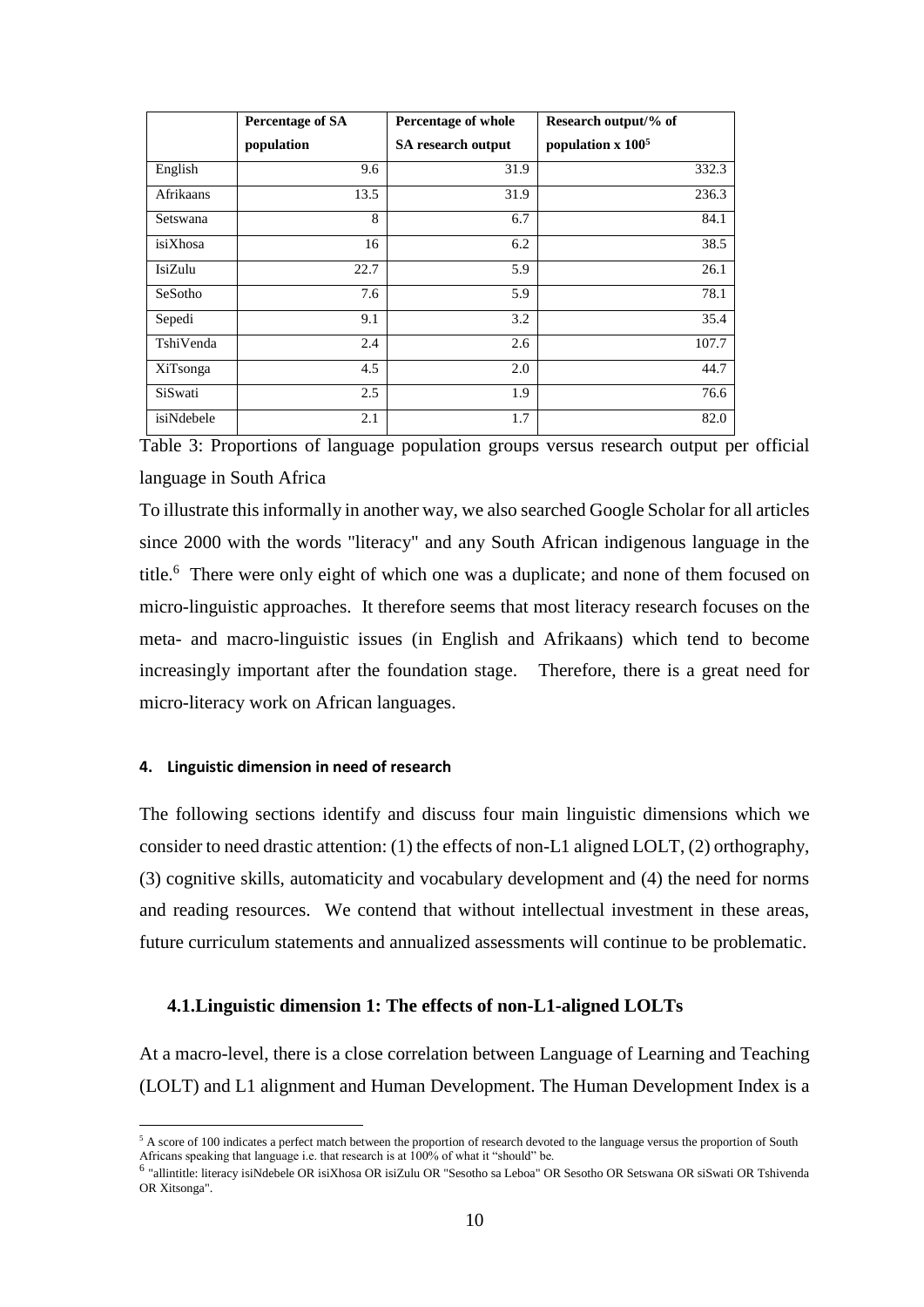United Nations measure of quality of life. There are several such indices but we chose the UN Human Development Index (HDI) because of its international scope and perceived objectivity. We analysed whether there is a correlation between HDI score and whether the learners in that country were exposed to a LOLT that was aligned with their L1. To do so, we arbitrarily compared the 21 highest, medium and lowest scoring countries based on publically accessible data on Wikipedia [\(http://en.wikipedia.org/wiki/List\\_of\\_countries\\_by\\_Human\\_Development\\_Index](http://en.wikipedia.org/wiki/List_of_countries_by_Human_Development_Index) accessed 10 January 2014). Each country was then evaluated on whether its LOLT was aligned with the L1s of its learners.

This assessment is not entirely straightforward: all countries include linguistic minorities (e.g. Germany, Ireland, Indonesia etc.); some countries have multiple official languages (e.g. Norway which has the official languages of Bokmål and Nynorsk, both of which may be used in schools), many countries may include a foundation or primary education in an L1 and then enforce a non-L1 LOLT during later education and for many countries, data are hard to find. Nevertheless, in general one can make generalizations about the degree of alignment between the L1 and LOLT. Thus for example, in Norway, school educations are largely in Bokmal but there is a very high tolerance and even encouragement of the use of local dialects at schools both in oral and written form and thus there is good alignment of L1 and LOLT.

When these countries are compared (Table 4), High HDI countries almost exclusively have aligned L1s and LOLTs, Medium HDI countries have a mix of aligned and nonaligned LOLTs while Low HDI countries almost exclusively have LOLTs which are not aligned to L1. There is a highly statistically significant difference between the three groups  $(\chi^2 (2, N=92) = 37.212, p = < .001)$ . In addition, we ran a linear regression: use of L2 as LOLT was a highly significant inverse predictor of HDI score ( $\beta$ =-0.296, F(59)  $=68.28$ , p<0.001). Although there may be many reasons why countries have the HDI scores they do and one must be cautious of the possibility of spurious correlations, one can nevertheless interpret these results in a plausible way: as argued earlier, educational success is a gateway to participation in the economy and language and literacies are extremely important in the mediation of education.<sup>7</sup>

 $\overline{a}$ 

<sup>7</sup> We would like to thank Prof. Ron Simango (Rhodes University) for originally pointing out the correspondence between relative development and LOLTs.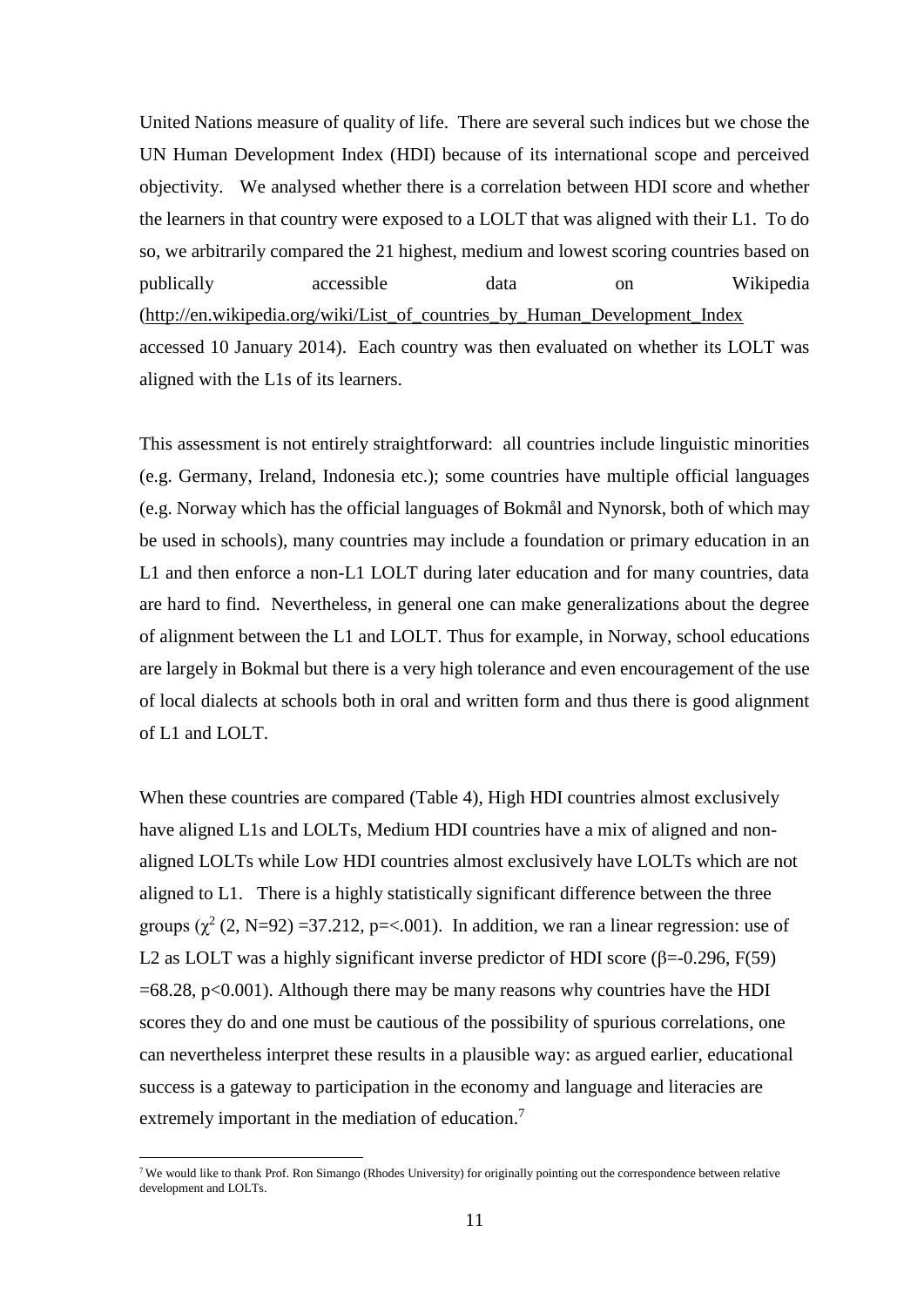|             | L1 LOLT | L2 LOLT |
|-------------|---------|---------|
| <b>High</b> |         |         |
| Mid         | 10      |         |
| Low         |         |         |

Table 4: HDI correlates with language of teaching and learning

Research suggests a strong link between underachievement (particularly in literacy and mathematics assessments) and learning in an additional language (MacDonald et al, 1991; Taylor & Vinjevold, 1999; PIRLS, 2007, 2012; Fleisch, 2008). In the PIRLS (2006) results, the effect of LOLT/L1 alignment is the difference between the `same' and `different' columns as indicated informally by the braces in Figure 4. With the sole exception of Xitsonga (in grade four) and isiZulu, Tshivenda and Xitsonga (in grade five), the `same' groups outperform the `different' groups. This measurable performance differential is the effect of an L1 and LOLT being misaligned. Interestingly, the differences are particularly large in English and Afrikaans. In part, this may be due to English and Afrikaans classrooms being more likely to include learners whose L1s may be structurally/typologically highly divergent from the LOLT (e.g. isiZulu is syntactically, morphologically and phonologically different to English and Afrikaans). In contrast, it is more likely that in a Sepedi classroom, learners are likely to be speakers of another language from the Southern Bantu language family which are structurally and typologically similar. Thus, in a Sepedi classroom, learners may transfer at least some linguistic resources from their L1 to the L2 whereas this will be more difficult in an English or Afrikaans classroom.

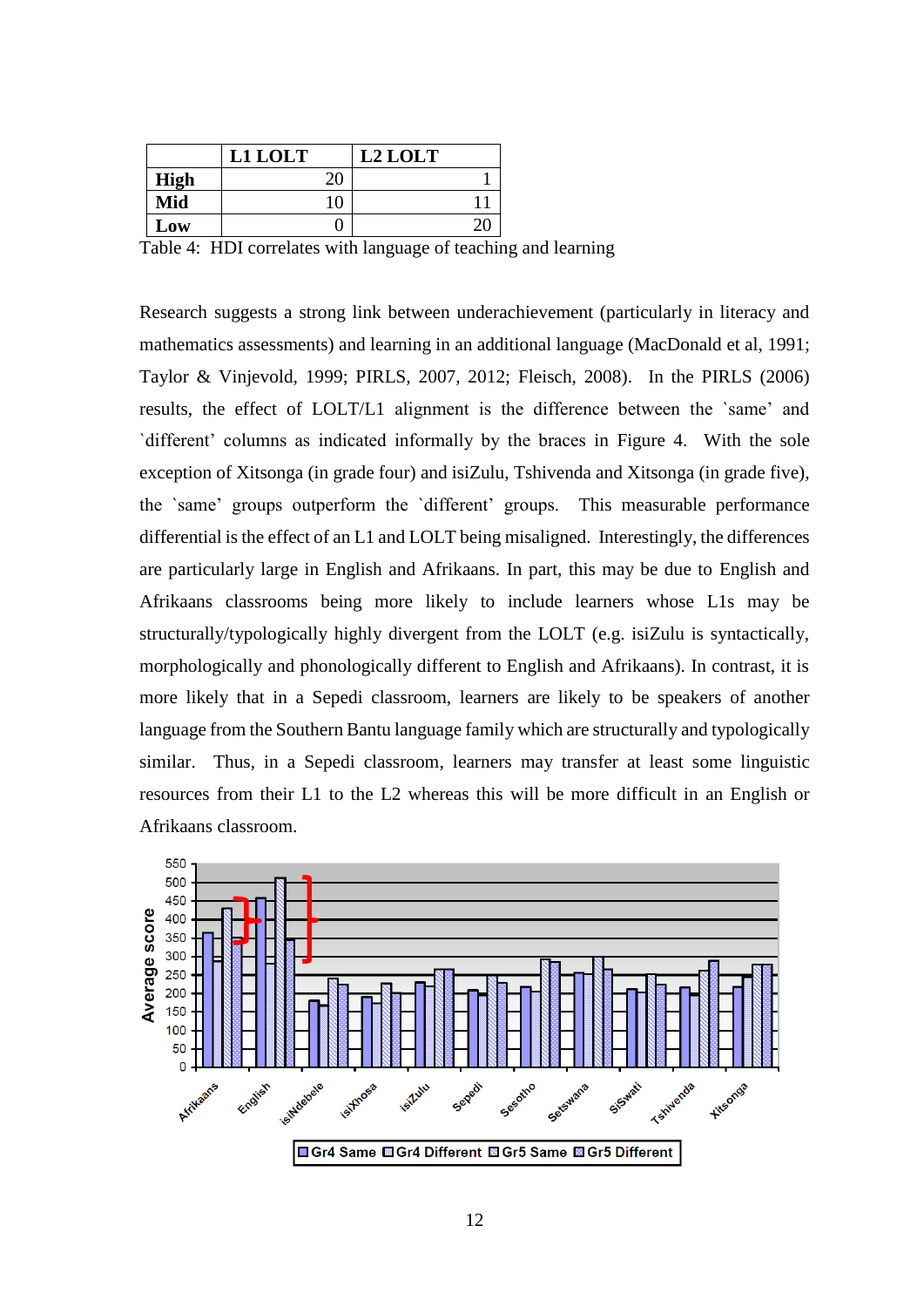Figure 4: Relative performance of learners tested in L1 or L2 (adapted from Howie et al 2006).

#### **4.2.Linguistic Dimension 2: Orthography**

The question of orthography also plays an important linguistic role. Bantu languages are agglutinative in nature – informally speaking, this means that a whole sentence can be expressed in a single word – and consequently the nature of the "word" differs from that in English (Guthrie 1948, Louwrens & Poulos 2006, Prinsloo 2009, Van Wyk 1995). Bantu words tend to be multisyllabic and multimorphemic: a clause consisting of monosyllabic words – "the cat sat on the mat" – is simply not as easy to do in a language like isiXhosa. This has consequences for ease of acquisition or word recognition and automaticity (see Linguistic Dimension 3: Automaticity and vocabulary development). It also has implications for lexicography – and the paucity of research has resulted in poor dictionaries (Prinsloo 2009; Gouws 1990) which, in turn, are poor classroom resources.

Orthographies, as systems of encoding the written forms of a language, are inextricably intertwined with issues of standardization. Orthographies incorporate tradeoffs between the political (e.g. which dialects are standardized, by whom, and the purposes for which such standardization and literacy are intended, as well as whether a `roman' orthography is used or not); the pragmatic (e.g. the costs of standardization, of publishing and translating in different standards etc.); the linguistic (e.g. which phones are represented, how phones are represented as di/trigraphs, whether the language is more suited to an alphabetic or syllabic script etc.); and the perceptual/psycho-linguistic (e.g. whether the mapping is to and from grapheme to an alphabetical, syllabic or lexical level, whether the orthographic word maps in a one-to-one way to the psychological or linguistic word and the effects of this on reading skills etc.).

#### **4.3.Linguistic Dimension 3: Orthographic transparency and integrity**

One way in which some of these interlocking issues can be untangled is by viewing an orthography from the perspective of relative transparency and integrity. A transparent language has a one-to-one mapping from phonemes to graphemes. Thus, the English word `dog' is highly transparent because each phoneme maps to a grapheme in a systematic way; correspondingly, the pronunciation of the word is entirely predictable from the script. This can be contrasted with the Afrikaans word for dog, `hond' versus dogs `honde', where the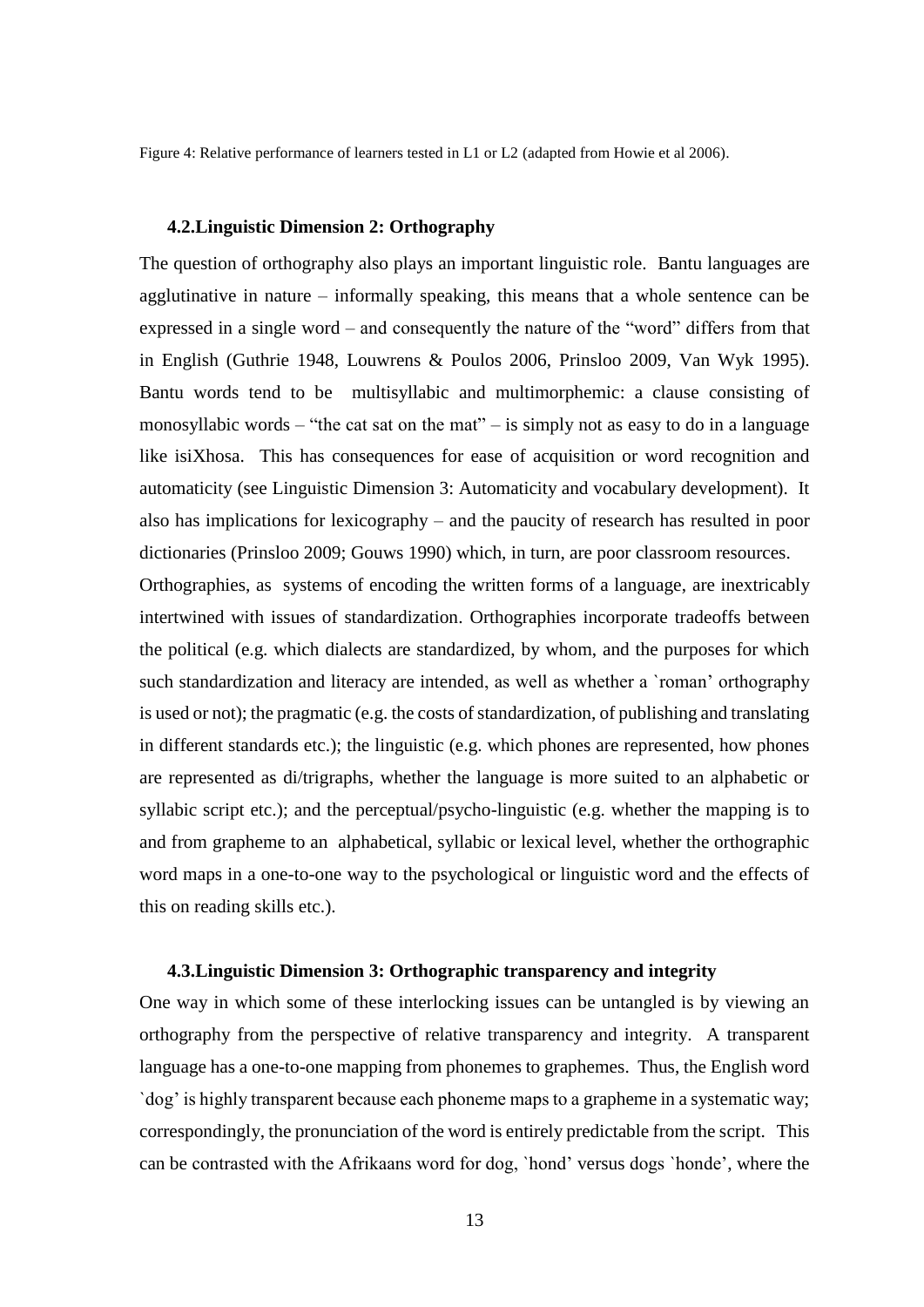final stop is devoiced in the singular but not in the plural. Although this is not represented orthographically, it is predictable from having knowledge of the phonology of the language, but not from the script itself. Bantu languages are generally considered to be very transparent; English is one of the least transparent alphabetic languages.

The integrity of orthography is the degree to which it corresponds to linguistic structures. It can play itself out at different levels according to "grain size": the linguistic level a particular orthography best represents: phonemes, morphemes, syllables or whole word recognition (Ziegler and Goswami 2005). Orthographies can be evaluated at the phonemic and syllabic levels. English is more oriented around the notion of the phoneme and this is reflected by the alphabetic writing system. However, Bantu languages tend to structure phonological words around a syllabic  $CV(V)$  template.<sup>8</sup> Since the primary unit of phonological organization, the syllable, is mapped to at least two graphemes, there is a non-one-to-one mapping from grapheme to syllable and the orthography has less integrity at the syllabic level as a result. African-language teachers may already implicitly recognize that an alphabetic script may be less optimal for a syllable-oriented language by intuitively teaching automaticity of syllable recognition instead of phoneme recognition.<sup>9</sup> This is sometimes referred to anecdotally and derogatorily as the `ba-be-bi-bo' methodology where CV syllables are written on the blackboard and children recite them (Figure 5). However, it is probably the case that this is a rational and valid technique responding to language structures worthy of more research.

 $\overline{a}$ 

<sup>&</sup>lt;sup>8</sup> It is important to distinguish between the phonological consonant clusters and graphemic ones. Although a word like Ngqura appears to have a cluster as an onset, in fact it is only a simple C onset.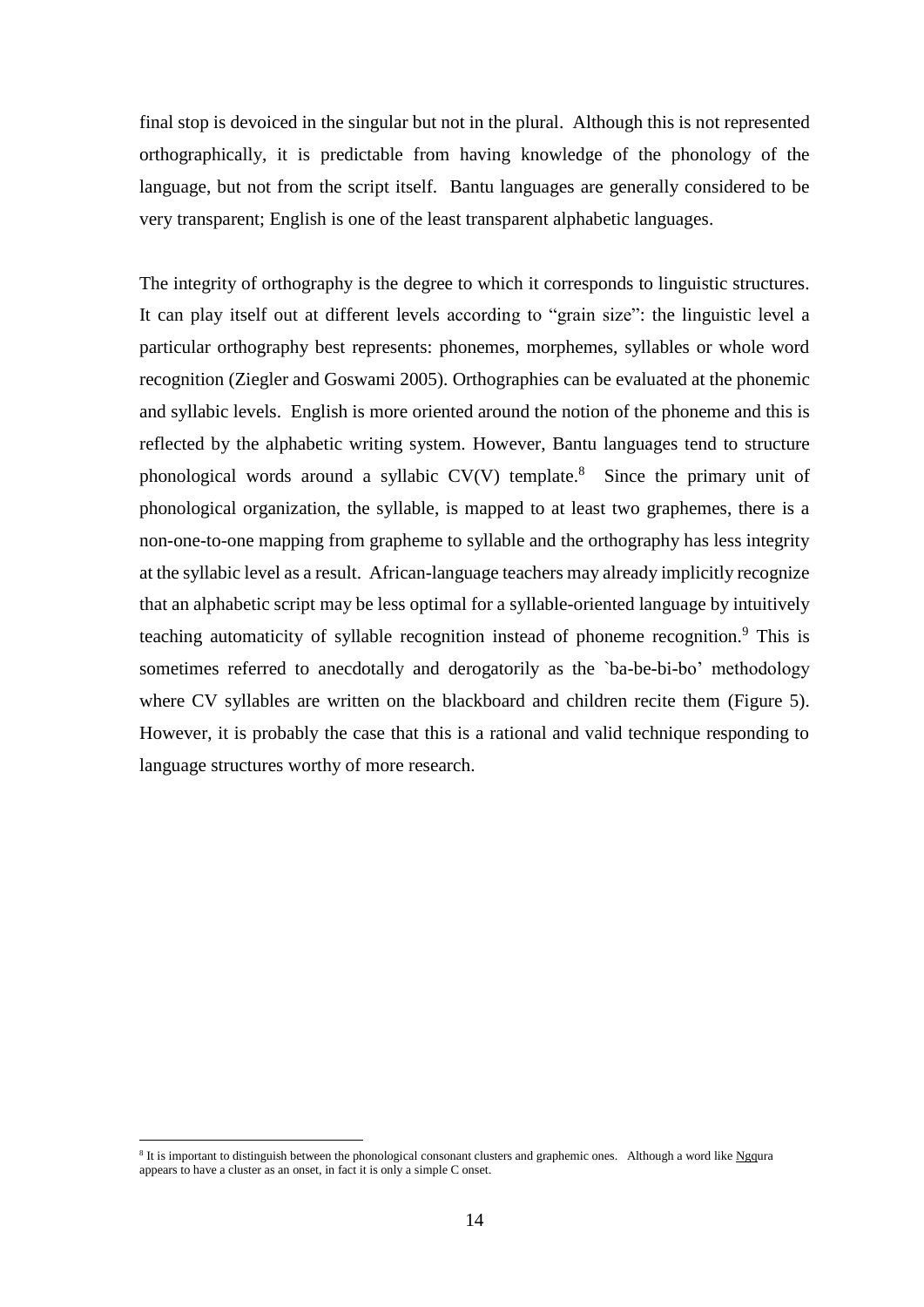| cw<br>kw<br>qw<br>tw<br>XW<br>ZW                         | CWQ<br>kwa<br>qwa<br>twa<br>xwa<br>ZWQ                                                | cwe<br>kwe<br>qwe<br>twe<br>xwe<br>zwe                                 | CWI<br>kwi<br>qwi<br>twi<br>XWI<br>ZWI | CWO<br>kwo<br>qwo<br>two<br><b>XWO</b><br>ZWO               | CWU<br>kwy<br>qwu<br>twy<br>XWU<br>ZWU                                 |                                                                       | TVV<br>nw<br>gw<br>W<br>8W<br>dw<br>mw                           | <b>LIMO</b><br>gwa<br>JWQ<br><b>SWa</b><br>dwa<br>mwa                   | riwe<br>qwe<br><i><u>IMe</u></i><br>SWe<br>dwe<br>mwe                             | <b>TIVII</b><br>gwn<br>JWI<br>SWI<br>dwi<br>mwi                     | nwo<br>gwo<br>JWO<br>6WO<br>dwo<br>mwo                                                  | mw<br>gwu<br>JMU<br>swu<br>dwu<br>mwu                                              |
|----------------------------------------------------------|---------------------------------------------------------------------------------------|------------------------------------------------------------------------|----------------------------------------|-------------------------------------------------------------|------------------------------------------------------------------------|-----------------------------------------------------------------------|------------------------------------------------------------------|-------------------------------------------------------------------------|-----------------------------------------------------------------------------------|---------------------------------------------------------------------|-----------------------------------------------------------------------------------------|------------------------------------------------------------------------------------|
| bh<br>ch<br>kh<br>ph<br>q <sub>h</sub><br>rh<br>sh<br>th | $\Omega$<br>bha<br>cha<br>kha<br>pho<br>qha<br>rha<br>sha<br>tha<br>$x$ <sub>na</sub> | $\overline{e}$<br>bhe<br>che<br>khe<br>phe<br>qhe<br>rhe<br>she<br>the | xhe                                    | bhi<br>chi<br>khi<br>phi<br>ghi<br>rhi<br>shi<br>thi<br>xhi | $\circ$<br>bho<br>cho<br>kho<br>pho<br>gho<br>rho<br>sho<br>tho<br>xho | $\cup$<br>bhu<br>chu<br>khu<br>pho<br>qhu<br>rhu<br>shu<br>thu<br>xhu | nc<br>nd<br>ng<br>nk<br>nq<br>nt<br>$\n  N\n$<br>n x<br>ny<br>nz | a<br>nca<br>nda<br>nga<br>nka<br>nga<br>nta<br>nwa<br>nxa<br>nyo<br>nza | $\mathbf e$<br>nce<br>nde<br>nge<br>nke<br>nge<br>nte<br>nwe<br>nxe<br>nye<br>nze | nci<br>indi<br>ngi<br>nki<br>nqi<br>nti<br>nwi<br>OXI<br>nyi<br>nz1 | $\circ$<br>nco<br>ndo<br>ngo<br>nko<br>ngo<br>ntol<br>nwo<br>$n \times 0$<br>nyo<br>nzo | $\mathsf{u}$<br>ncu<br>ndu<br>ngu<br>nku<br>nqu<br>ntu<br>mwu<br>nxu<br>nyu<br>nzu |

Figure 5: Syllable lists in an Eastern Cape school

Orthographic integrity also plays out at the word level. Because of the agglutinating morpho-syntactic structure of Bantu languages, combined with the use of an alphabetic system, the orthographic word tends to be relatively long. The linguistic word corresponds to speaker intuitions about where the word boundaries are regardless of orthography. The extent of the linguistic word is illustrated by, for example, the scope of phonological processes (Kula 2002). Conjunctive orthographies can be considered to have a higher degree of integrity because the linguistic word tends to correspond to the orthographic word, whereas disjunctive orthographies may have lower degrees of integrity because the orthographic word may not reflect the underlying linguistic word. The effects of this are illustrated by the following extracts.

*Ekuqaleni uNkulunkulu wadala izulu nomhlaba. Umhlaba wawuyihlane elingenalutho; kwakungubumnyama phezu kotwa, kepha uMoya kaNkulunkulu wehla wenyuka phezu kwamanzi.*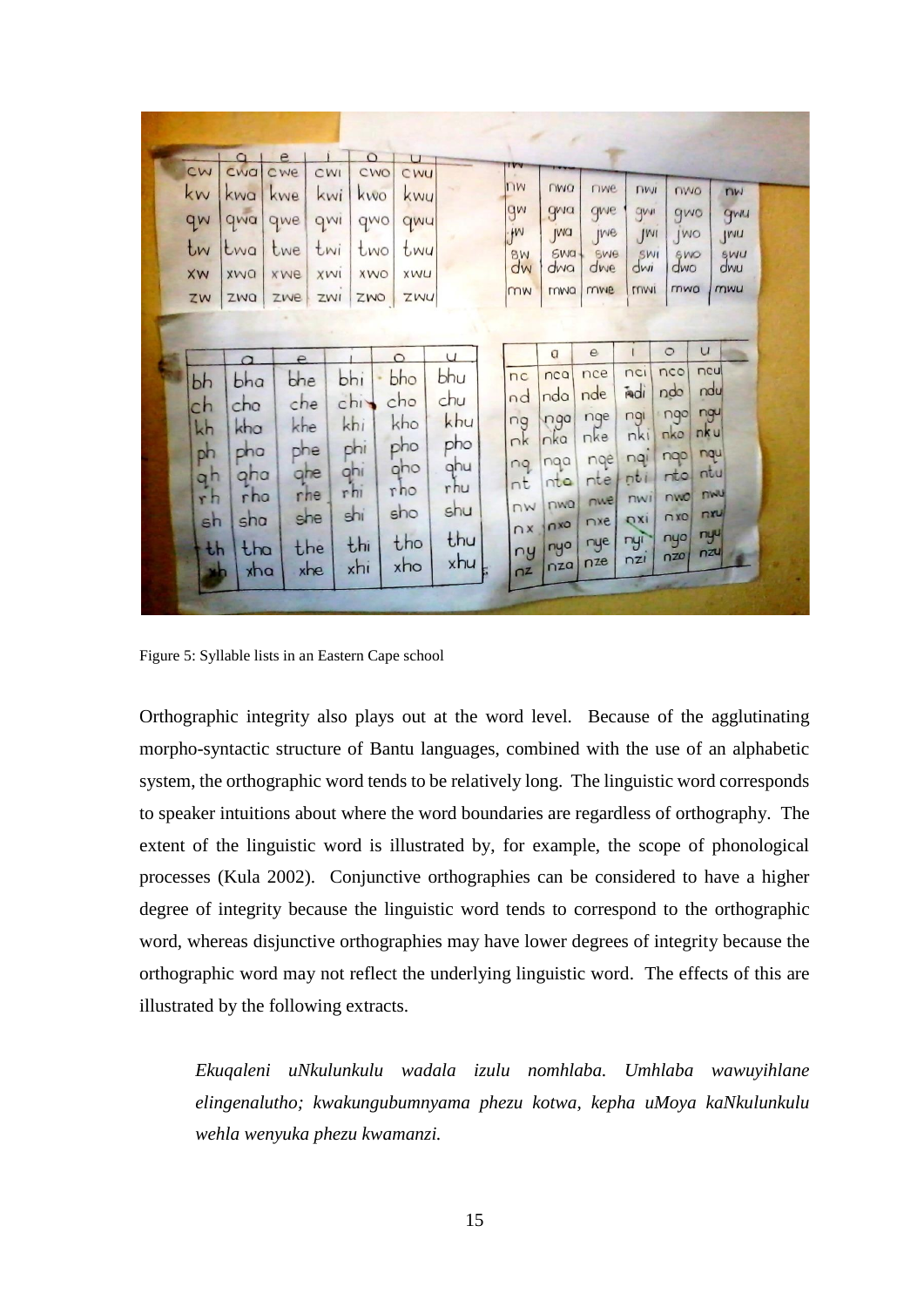*In the beginning God created the heavens and the earth. Now the earth was formless and empty. Darkness was on the surface of the deep. God's Spirit was hovering over the surface of the waters.*

|                                   | English | Zulu |
|-----------------------------------|---------|------|
| Words                             | 35      | 18   |
| Word length w.r.t. graphemes      | 4.4     |      |
| <b>Flesch Kinkaid Reading age</b> | 4.9     | 24.2 |

Table 5: comparative readability statistics for an English and Zulu text

While these two texts while semantically and functionally identical, they present very different reading challenges. The relative transparency of the isiZulu text is offset by the length of the words: the average length of the isiZulu words is double that of English.<sup>10</sup> Perhaps longer word length makes for more difficult reading but at the very least the cognitive resources required for reading isiZulu are different to those required for English; the reading experiences of these learners will correspondingly be different. There is a need for teaching methodologies and reading materials that take these differences into account.

# **4.4.Linguistic dimension 4: Cognitive skills, automaticity and vocabulary development**

As learners gain proficiency in reading, recognition of individual words becomes automatic, considerably speeding up the reading process. This allows deeper and more critical reading as well as the use of contextual and semantic cues as "automated word recognition frees mental resources for closer consideration of the meaning of a text and thereby allows readers to employ reading for the acquisition of new information and knowledge" (Verhoeven 2009:38). The importance of automaticity is paramount as there is a variety of evidence showing close relationships between automaticity, vocabulary size and text comprehension (Verhoeven 2009). This is put crisply by Abadzi: "it is essentially impossible to read haltingly and comprehend much material" (Abadzi 2008: 593). In South Africa, it appears that learners do not read with comprehension in mind (ANA South Africa 2011) and that they are unable to "go beyond decoding text" (Spaull, 2013:4). The question we should be asking ourselves is what is it about the way learners decode in African

 $\overline{a}$ 

<sup>&</sup>lt;sup>10</sup> Longer word length in isiZulu is almost entirely a consequence of using an alphabet. If isiZulu were encoded using a syllabary then average word length would decrease to 3.5 graphemes. Although this would very likely have a positive impact on the learning experience, it is very unlikely that there could ever be the political will to embark on such a project.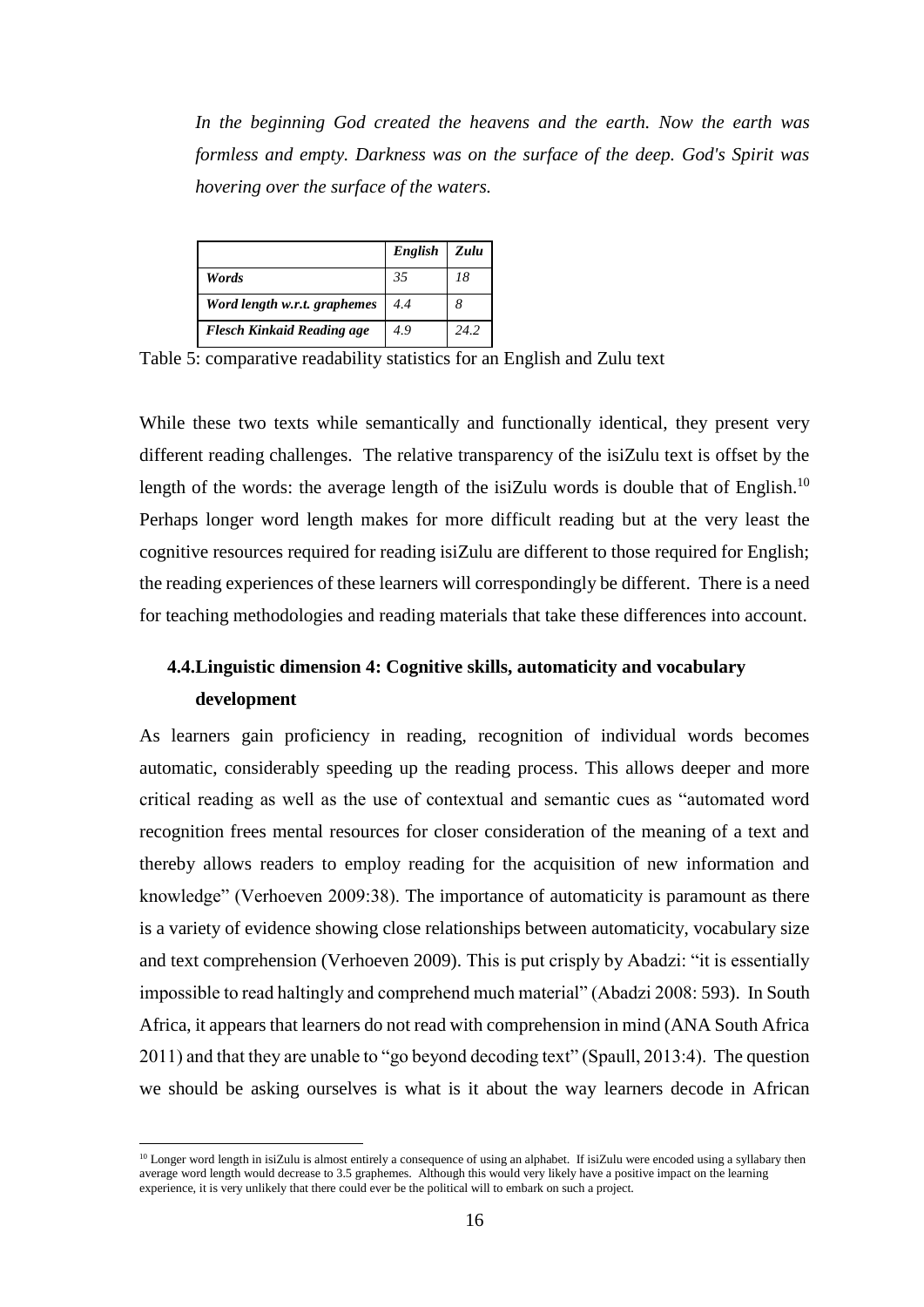languages that inhibits or delays automaticity? Areas that need further research include implementation of teaching methodologies, word length and its cognitive effects, Phonological and Morpho-syntactic awarenesses as well as Semantic processing.

## **4.4.1. Conjunctive orthographies and word recognition**

Agglutination, compounded by conjunctive orthographies, could result in a relatively high number of "orthographic neighbours" (i.e. words that differ by relatively few letters) which have been shown to inhibit reading speeds (Perea & Rosa 2000; Andrews 1997, Grainger 1992). It may also increase the net number of distinct forms in texts for any particular lemma, making it more difficult to develop automaticity of `word' recognition. In addition, conjunctive orthographies may increase the mean length of words making word recognition and automaticity more complex than for an English learner.<sup>11</sup> Longer words impose larger loads on short-term and visual memory and character recognition buffers (Garrod 2006) and this could affect the decoding process. Short term memory stores about seven pieces of data for about 12 seconds (Abadzi 2008: 584). This is significant when one considers how long a child might take to decode a long word and it may "have a knock-on effect in other areas of the reading process" (Urquhart and Weir 1998:189). Abadzi (2008) reinforces the importance of automaticity, pointing out that just 5% inaccuracy in reading translates to only 75% comprehension (Barr et al. 2002 cited in Abadzi 2008).

# **4.4.2. Morpho-syntactic and phonological awarenesses and their cognitive effects: implications for automaticity**

Morpho-syntactic and phonological awarenesses are instrumental in reading fluency in alphabetic-disjunctive orthographies. Morpho-syntactic awarenesses are generally the less well understood of the two (Verhoeven & Prefetti 2003) but relate to the ability to identify and manipulate words and morphemes (e.g. identification, deletion, substitution and insertion tasks) and to do so orally and graphemically (Carlisle 1995). Morphological awareness correlates with increased vocabulary size and with comprehension and becomes more important as a child progresses through school (Nagy, Berninger & Abbot 2006, Ramirez, Chen & Geva 2010, Verhoeven & Perfetti 2003, Deacon & Kirby 2004, Carlisle 1995, McBride-Chang, Wagner, Muse, Chow, Shu 2005, McBride-Chang, Zhou, Wat and

 $\overline{a}$ 

<sup>&</sup>lt;sup>11</sup> Increased word length should be seen against the backdrop of a much more transparent orthography than English. Therefore, it is not unreasonable to suppose that the total processing load of reading in either language is not grossly different, although clearly the exact manner and distribution of work would probably be different.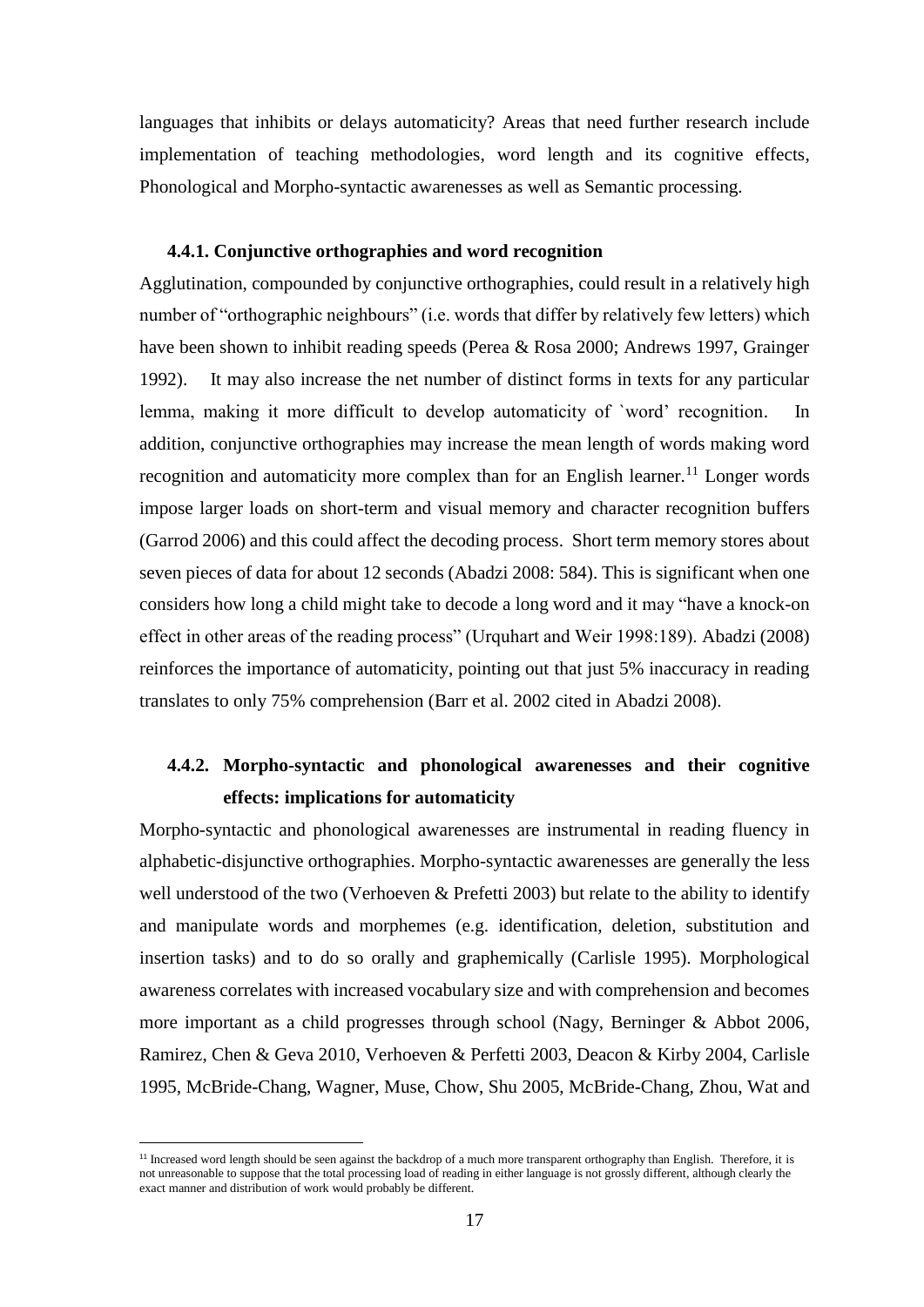Wagner 2003, Carlisle 2000). This type of awareness may well be more important for literacy in African languages than it is in English. "Critical questions to be answered are how orthographic, phonological, and semantic information become available during visual word identification, how children become morphologically aware, how they acquire sets of rules for reading and spelling multimorphemic words, and to what extent such rules can be explicitly taught" (Verhoeven & Perfetti 2003: 212).

Phonological awareness includes and explicit awareness of and ability to manipulate sounds (in identification, deletion, substitution and insertion tasks) at a variety of linguistic levels (phonemic, syllabic etc.). Similarly, graphemic awareness includes the ability to do the same types of manipulations on printed graphemes. These awarenesses are in a mutually reinforcing relationship with literacy and has been demonstrated for many languages including English, Turkish, Czech, German, Greek, Italian, Portuguese (Bryant & Goswami 1987, Morais 1991; Morais et al. 1979; Scheule and Boudrea 2008; Caravolas and Landerl 2010). There is, however, relatively little for South African languages (but cf. Diemer 2013; De Sousa & Broom (2010); De Sousa, Greenop & Fry (2010) for isiZulu, and Cockcroft & Alloway 2012 for South African English).

### **4.4.3. The linguistic specificity of constellations of cognitive strategies**

The cognitive skills underpinning literacy play out differently in different languages and for different orthographies and this is reflected in different rates of acquisition and development in children (Bialystok 2002).

Phonological awareness develops in relation to a particular language and orthography. Much research has demonstrated this with respect to alphabetic orthographies (Mann 1996; Read et al. 1986 cited in Holm & Dodd 1996) and languages sharing an alphabetic system but with different degrees of transparency e.g. English vs Italian (Bialystok 2002, Goswami 1999). Bialystok (2002) reviews a number of examples: Italian children achieve relatively high phonological awareness scores, presumably because of the transparent orthography (Cossu, Shankweiler, Liberman, Katz and Tola (1988). Czech children do better than English ones at detecting consonant clusters (Caravolas and Bruck 1993), reflecting the fact that Czech has very complex onsets. French speaking children tend to have better syllable awareness whereas English speaking children have better phoneme awareness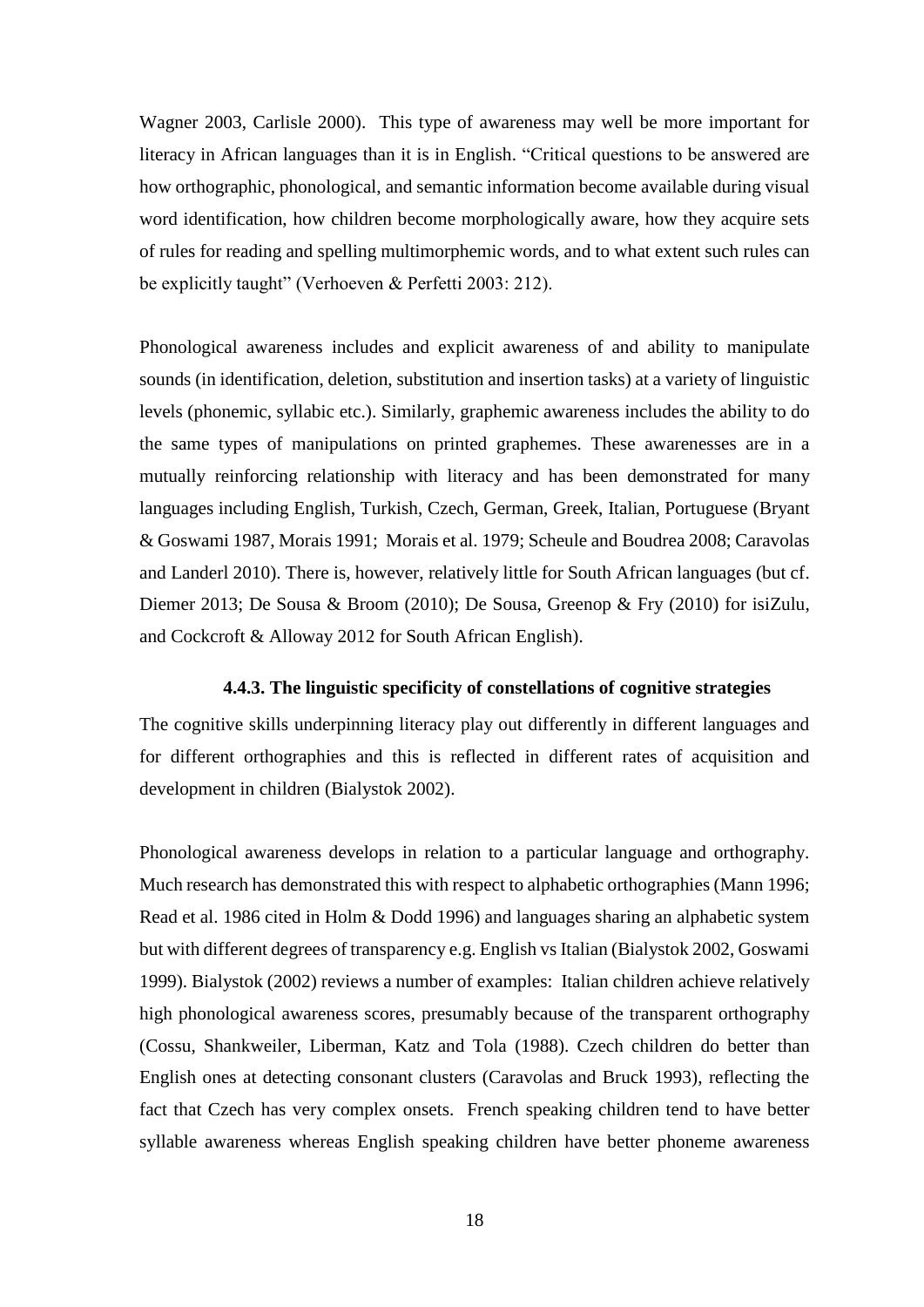(Bruck and Genesee 1995). Spanish children are differentially sensitive to PA at syllable and phoneme level (Gonzalez and Garcia 1995).

Neuro-psychological models of reading also point toward different skill sets. One of the most widely accepted models of reading involves a dual-route model of processing involving both automatic whole-word recognition and decoding (Coltheart 1982, McCusker, Hillinger & Bias 1981 (both cited in Holm & Dodd 1996; Levey Pernet, Treserras & Boulanour 2009, Invernizzi & Hayes 1996). Readers of opaque scripts use a lexical recognition route at least some of the time during acquisition. Readers of transparent orthographies acquire literacy via a sublexical, decoding route (Wimmer & Goswami 1994). Importantly, both types of readers eventually achieve automaticity. However, more recent research shows that, also at an intralanguage level, even highly competent readers use a number of different reading strategies: in English, about 62% of reading is devoted to letter recognition, 16% to whole-word recognition and 22% to context (Pelli & Tillman 2007 cited in Abadzi 2008). Thus, readers use combinations of these strategies and "the division of labour between the phonological and orthographic components" (Holm & Dodd 1996: 121) may vary from language to language. Exactly which strategies are accessed by African readers remains under researched (cf. Probert & De Vos 2014).

#### **4.4.4. Differential transfer of cognitive skills**

Different orthographies and language systems interact with cognitive skills differently, affecting the ability to transfer in bilingual contexts (Huang & Hanley 1995, Read, Zhang, Nie and Ding 1986 (cited in Holm and Dodd 1996: 120). Complicating the picture in South Africa is the fact that learners may develop phonological and morpho-syntactic awarenesses in their L1 during the foundation phase. When the LOLT changes to English in grade four, it is important that these skills be transferred to the L2. However, there is very little research on how orthographic environment affects acquisition of a second language (Simon & Van Herreweghe 2010).

A range of evidence shows that transfer can occur when two languages are similar (Bialystok 2002 and references therein including Ciscero and Royer (1995); Durgunoglu, Nagy and Hancin-Bhatt (1993); Durgunoglu (1998) and Rickard Liow and Poon (1998)). However, when there are disparities between languages, transfer is a more complex process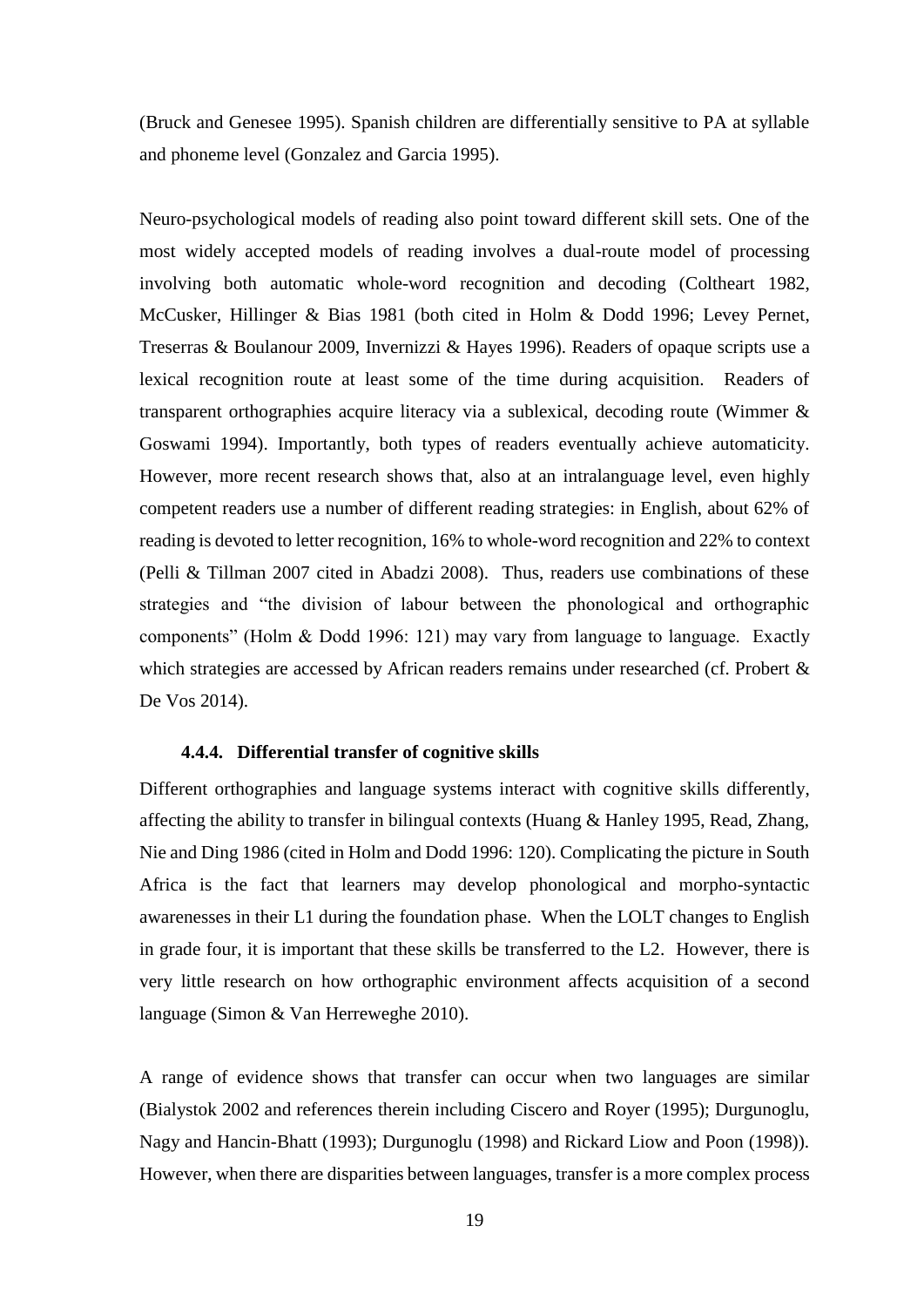with either lack of transfer or inappropriate transfer which needs to be unlearned (Koda 1990). However, we know very little about how these awarenesses interact with African languages. Given the linguistic typological differences between Bantu versus West Germanic languages, it is a completely open question which sub-skills transfer and which ones do not.

#### **4.5. Linguistic Dimension 4: norms and reading resources**

Of critical importance is the lack of adequate normative teaching and assessment resources. Regular, contextualized formative assessment is critical for successful literacy acquisition (IRA & NAEYC 1998) and English teachers can draw on a deep body of international research on age-appropriate reading speeds, vocabulary size norms, word recognition norms and even tools to determine the reading ages of particular texts (e.g. the Flesch-Kincaid test is embedded within Microsoft Word). With respect to reading speeds, there are well-developed norms for English. Thus, a speed of 53wpm is appropriate for grade one reading aloud; 89wpm for grade two; 107wpm in grade three and 123wpm for grade four (Hasbrouck & Tindal 2006). Similar norms are largely absent for African languages (Abadzi 2008). Even for Afrikaans, for half a century there was only a single literacy assessment tool developed in 1944 – it was only revised in 2002 (Esterhuyse, Beukes & Heyns 2002).

The parametric variation in the nature of the word, prevents the norms of one language being applied to another in an ad hoc fashion e.g. what does a reading speed of 60 "words" per minute mean to a speaker of isiXhosa written in a conjunctive orthography? That such norms and resources would be beneficial has been demonstrated: Pretorius and Mokhwesana (2009) showed that word-recognition rates increased as teachers became more aware of what rates of achievement were possible – and achieved them earlier and earlier in the year. Similarly, Abadzi (2008) estimates that just 90 hours of instruction administered over a period of just a few weeks could raise reading speeds to 45 words per minute.

# **5. Conclusions and directions for future research**

Literacy is different in each language and sits at the confluence of a cognitive, orthographic and linguistic/structural nexus. Thus there is no one-size-fits-all approach to literacy. Very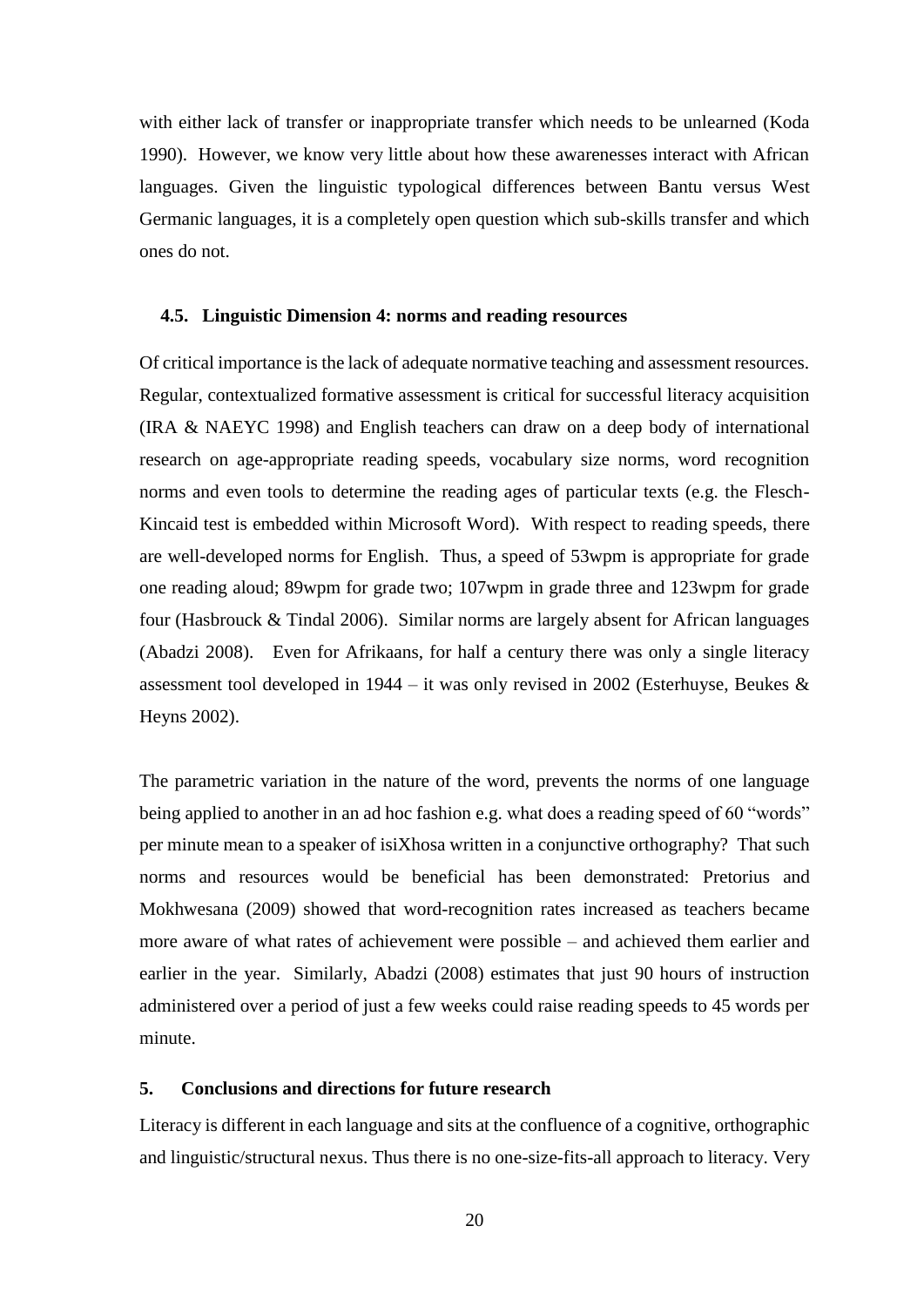little foundational literacy research is done on this nexus and so we know little about how literacy "works" in African languages. Without this understanding we lack the knowledge to compile sound teaching methods. However, before we approach pedagogy, there are a wealth of theoretical, psycholinguistic and descriptive questions that need to be answered about the linguistic properties of South African languages.

- Detailed and theoretically informed descriptions and analyses on the linguistic structures of African language.
- Psycholinguistic investigation of the cognitive skills involved in reading in African languages (lexical recognition, phonological awareness, morpho-syntactic awareness, semantic awareness and automaticity) and their ability to transfer to other linguistic contexts.
- The psycholinguistic effects of orthography and its interaction with the Linguistic.
- Normative data, resources and language tools.
- Language specific pedagogy.

Once we start to understand them, these issues can be addressed by language-specific pedagogies that target the unique cognitive skill sets needed to read effectively in each language. At least the following aspects need urgently to be researched: the best sequence of introducing consonants / vowels; consonant blends and clusters; suitably simple, age appropriate and culturally relevant vocabulary sets with which to introduce letters and sounds; lists of common words based on authentic corpus study; grade-appropriate word counts as baseline measures of reading proficiency; age-appropriate themes for Foundation Phase which allow the introduction of large numbers of simple words and their associated concepts; ways of and metalanguage for introducing agglutinating language syntax to prereaders and emergent readers for the promotion of morphological awareness (e.g. noun classes; inflectional and derivational morphology; identification of roots and morphemes; word order etc.).

This endeavor must be supported by well-designed teaching and learning resources, norms and other tools. There is thus room for a new social contract between linguistics, educators and materials developers where each discipline can engage deeply with the other and allow a creative process of cross-pollination.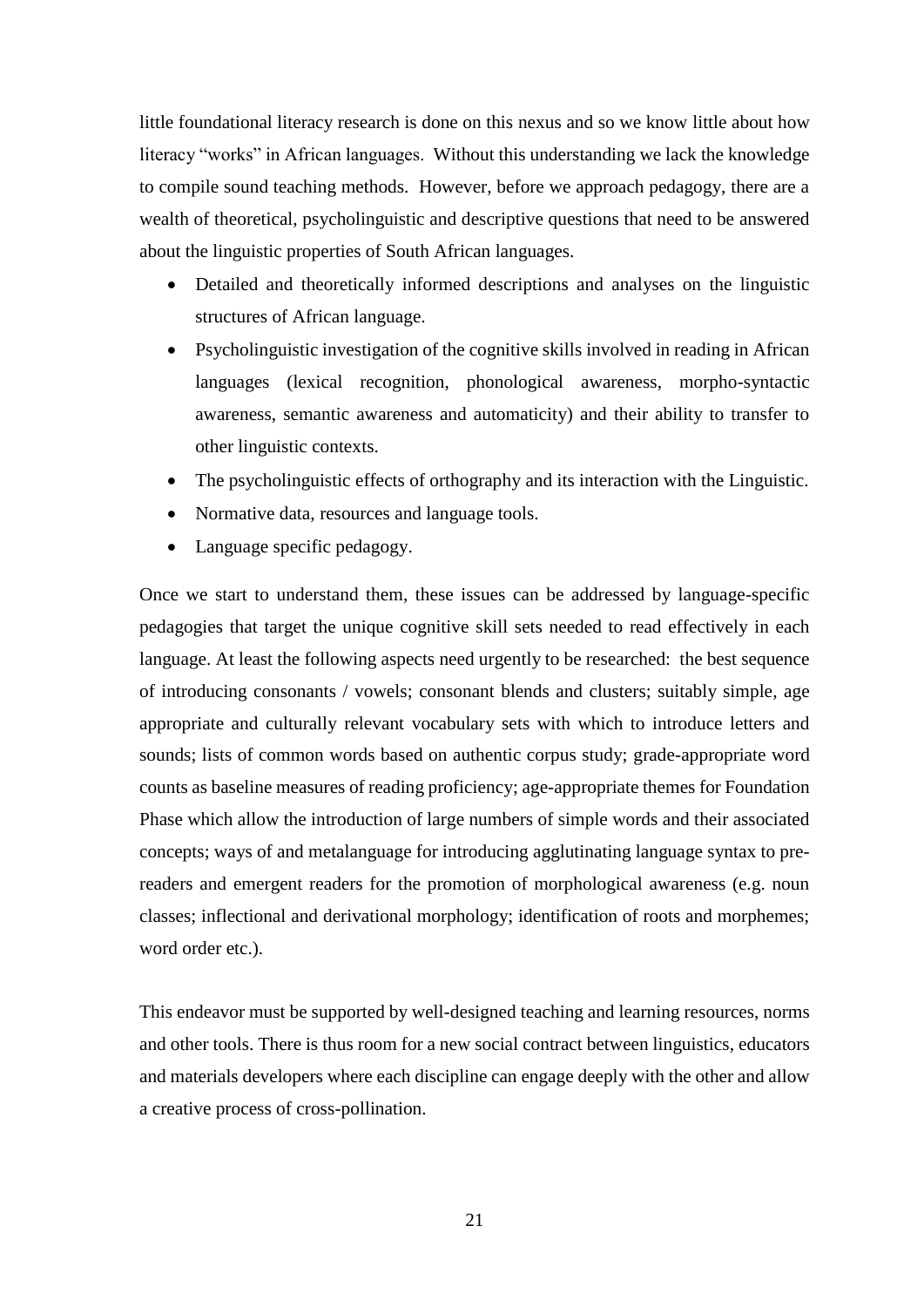#### **References**

Abadzi, H. 2008. Efficient learning for the poor: new insights into literacy acquisition for children. *International Review of Education* 54:581-604.

Pillunat, A. & Adone, D. 2009. Word recognition in German Primary School Children with English as a Second Language: Evidence for positive transfer? Available at http://www.bu.edu/bucld/files/2011/05/33-Pillunat.pdf (Accessed 31 August 2014).

Andrews, S. 1997. The effects of orthographic similarity on lexical retrieval: resolving neighbourhood conflicts. *Psychological Bulletin & Review* 4:439--461.

Barr, R., C. Blachowicz, C. Katz, & B. Kaufman. 2002. *Reading Diagnosis for Teachers: An Instructional Approach* (4th ed.). Boston, MA: Allyn and Bacon.

Bialystok, E. 2002. Acquisition of Literacy in Bilingual Children: A Framework for Research. 52 (1):159--199.

Bialystok, E., Luk, G. & Kwan, E., 2005. Bilingualism, Biliteracy, and Learning to Read: Interactions Among Langauges and Writing Systems. *Scientific Studies of Reading,*  9(1):43--61.

Bikitsha, N. & Katz, J. 2013. "An analysis of the isiXhosa Home Language CAPS for the Foundation Phase, and the implications thereof for the teaching, learning and assessment of phonics and meaningful reading in isiXhosa" presented at 8th Annual RASA Conference 25--27 October 2013, Johannesburg.

Bernhardt, E. 2003. Challenges to reading research from a multilingual world. *Reading Research Quarterly* 38 1:112--117.

Bruck, M. & Genesee, F. 1995. Phonological awareness in young second language learners. *Journal of Child Language*, 22:307–324.

Bryant, P. & Goswami, U. 1987. Phonological awareness and learning to read. In J. R. Beech & A. M. Colley (Eds), *Cognitive approaches to reading.* London: Wiley.

Cantrell, J. 1974. Some characteristics of Mpondo. *Limi* 2 (1):10--32.

Caravolas, M. & Bruck, M. 1993. The Effect of Oral and Writteng Language INput on Childrens Phonological Awareness: A Cross--Linguistic Study. *Journal of Experimetnal Child Psychology,* 55:1--30.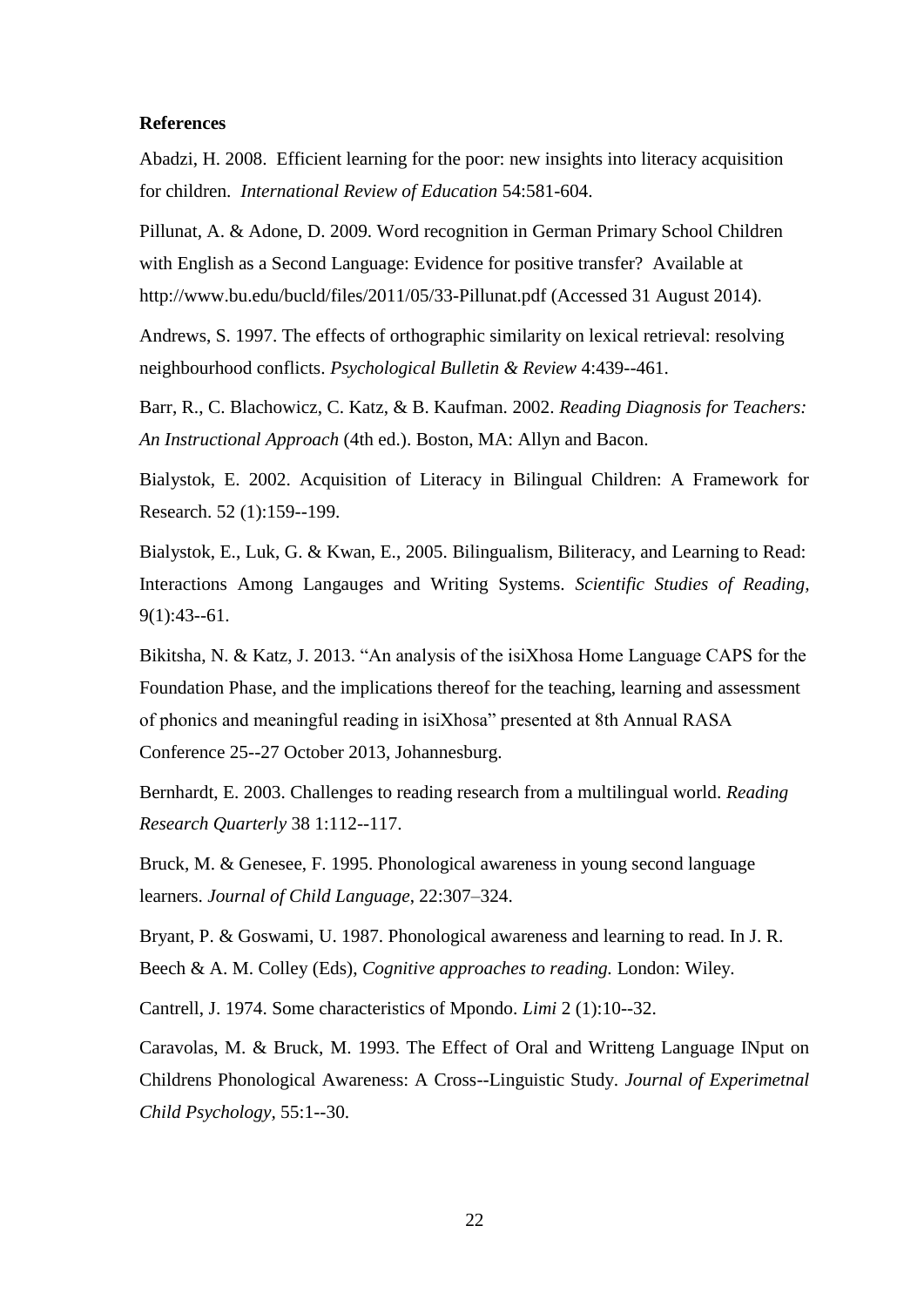Caravolas, M. & Landerl, K. 2010. The Influences of Syllalbe Structure and Reading Ability on the Development of Phoneme Awareness: A Longitudinal, Cross--linguistic Study. *Scientific Studies of Reading,* 14(5):464 -- 484.

Carlisle, J. 1995. Morphological awareness and early reading achievement. In L. B. Feldman (Ed.), *Morphological aspects of language processing*. Hillsdale, NJ: Erlbaum. pp. 189–209.

Carlisle J. 2000. Awareness of the structure and meaning of morphologically complex words: Impact on reading. *Reading and Writing: An Interdisciplinary Journal* 12:169– 190.

Chan, L. & Nunes, T. 1998. Children's understanding of the formal and functional characteristics of written Chinese. *Applied Psycholinguistics*, *19*:115–131.

Cockcroft, K. and Alloway, T. 2012. Phonological awareness and working memory: Comparisons between South African and British children. *Southern African Linguistics and Applied Language Studies*, 30(1):13–24.

Coltheart, M. 1982. The psycholinguistic analysis of the acquired dyslexias: some illustrations. Philosophical *Transactions of the Royal Society of London*, 298:151--164.

Cossu, G., Shankweiler, D., Liberman, I., Katz, L. & Tola, G. 1988. Awareness of phonological segments and reading ability in Italian children. *Applied Psycholinguistics.*  9:1--16.

Deacon , S. & Kirby, J. 2004. [Morphological awareness: Just 'more phonological'? The](http://journals.cambridge.org/action/displayAbstract?fromPage=online&aid=220628)  [roles of morphological and phonological awareness in reading development.](http://journals.cambridge.org/action/displayAbstract?fromPage=online&aid=220628) *Applied Psycholinguistics*, 25:223--238.

Demuth, K. 1989. [Problems in the acquisition of grammatical tone.](http://www.cog.brown.edu/people/demuth/Articles/1989DemuthTone.pdf) *Papers & Reports on Child Language Development* 28, 81--88. Stanford. [Reproduced in *Occasional Working Papers, Institute for Southern African Studies*. National University of Lesotho: Roma. 1990.]

Demuth, K. 1990. [Subject, topic and the Sesotho passive.](http://www.cog.brown.edu/people/demuth/Articles/1990Demuth.pdf) *Journal of Child Language*, 1: 67--84.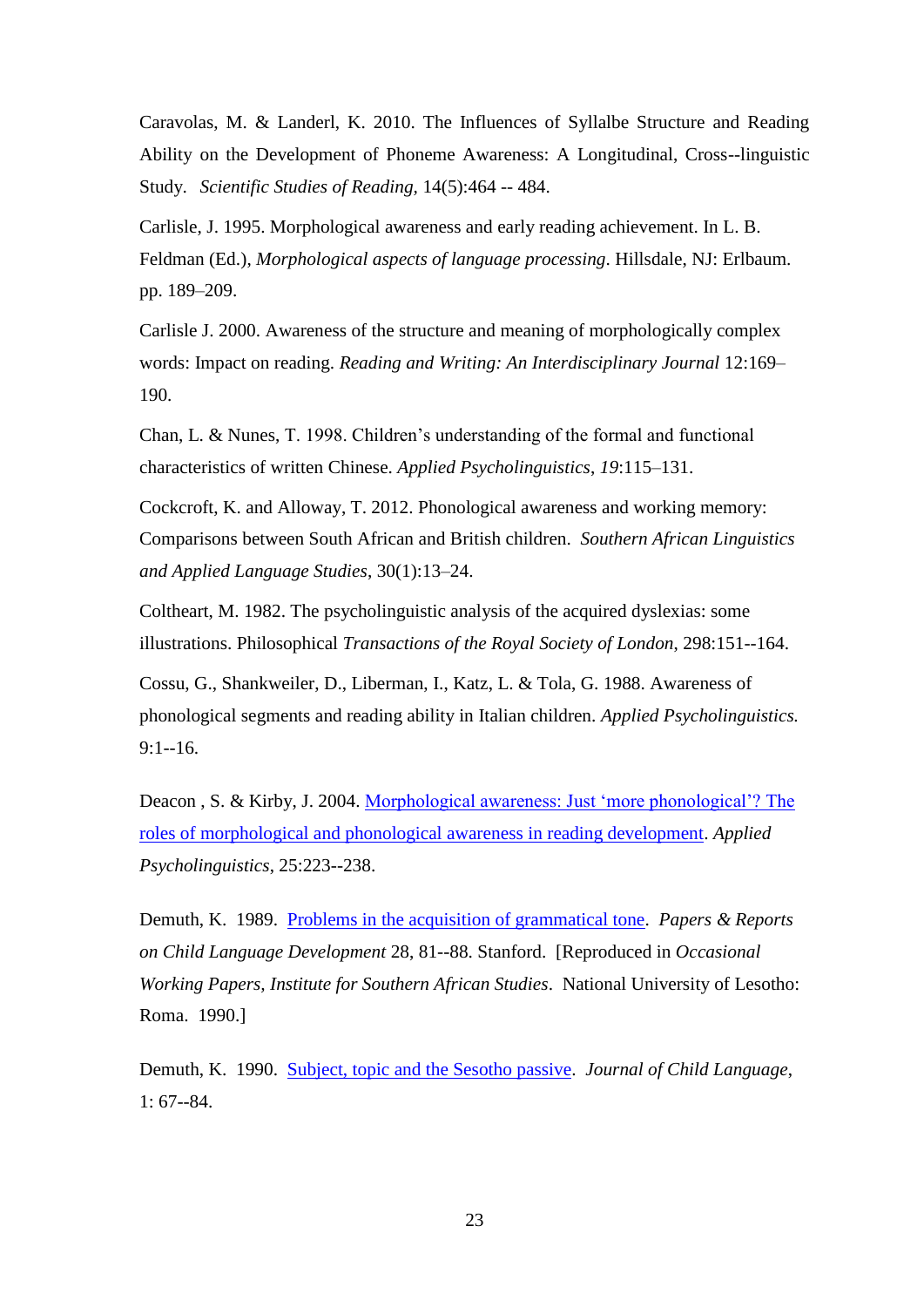Demuth, K., Machobane, M. & Moloi, F. 2003. Learning animacy hierarchy effects in Bantu double object applicative constructions. In J. Mugane (ed.) *Linguistic Typology and Representation of African Languages: Trends in African Linguistics*, vol. 5. Trenton, NJ: Africa World Press. pp23--33.

Demuth, K., Machobane, M. & Moloi, F. & Odato, C. 2005. [Learning Animacy](http://www.cog.brown.edu/people/demuth/Articles/2005DemuthetalAnimacy.pdf)  [Hierarchy Effects In Sesotho Double Object Applicatives.](http://www.cog.brown.edu/people/demuth/Articles/2005DemuthetalAnimacy.pdf) *Language*, *81* (2): 421--447.

Department of Basic Education 1997. Language in Education Policy. http://www.education.gov.za/LinkClick.aspx?fileticket=XpJ7gz4rPT0%3D&tabid=390& mid=1125 (Accessed 31 August 2014).

Department of Basic Education, 2003. National report on systemic evaluation: Mainstream foundation phase. Pretoria.

Department of Basic Education, 2005. Systemic evaluation report: Intermediate phase grade 6. Pretoria.

Department of Basic Education, 2012. Curriculum Assesment Policy Statements, Repubic of South Africa: Department of Basic Education.

De Sousa, D. and Broom, Y. 2006. Learning to read in English: comparing monolingual English and bilingual Zulu--English Grade 3 learners. *South African Journal of Childhood Education*, 1(1):2--18.

De Sousa, D., Greenop, K. & Fry, J. 2010. The effects of phonological awareness of Zulu--speaking children learning to spell in English: A study of cross--language transfer. *British Journal of Educational Psychology, 80:*517--533.

Diemer, M. 2013. Masimamele (Let's Listen): An exploratory study of phonological awareness in isiXhosa. Honours Research Report. English Language and Linguistics, Rhodes University.

Doke, C. 1954. *The Southern Bantu Languages.* London: Oxford University Press.

Eskey, D. 1989. "Holding in the Bottom: An Interactive Approach to the Language Problems of Second Language Readers." In P. Carrell, J. Devine, & D. Eskey (Eds), *Interactive Approaches to Second Language Reading.* Cambridge, UK: Cambridge University Press. pp93--100.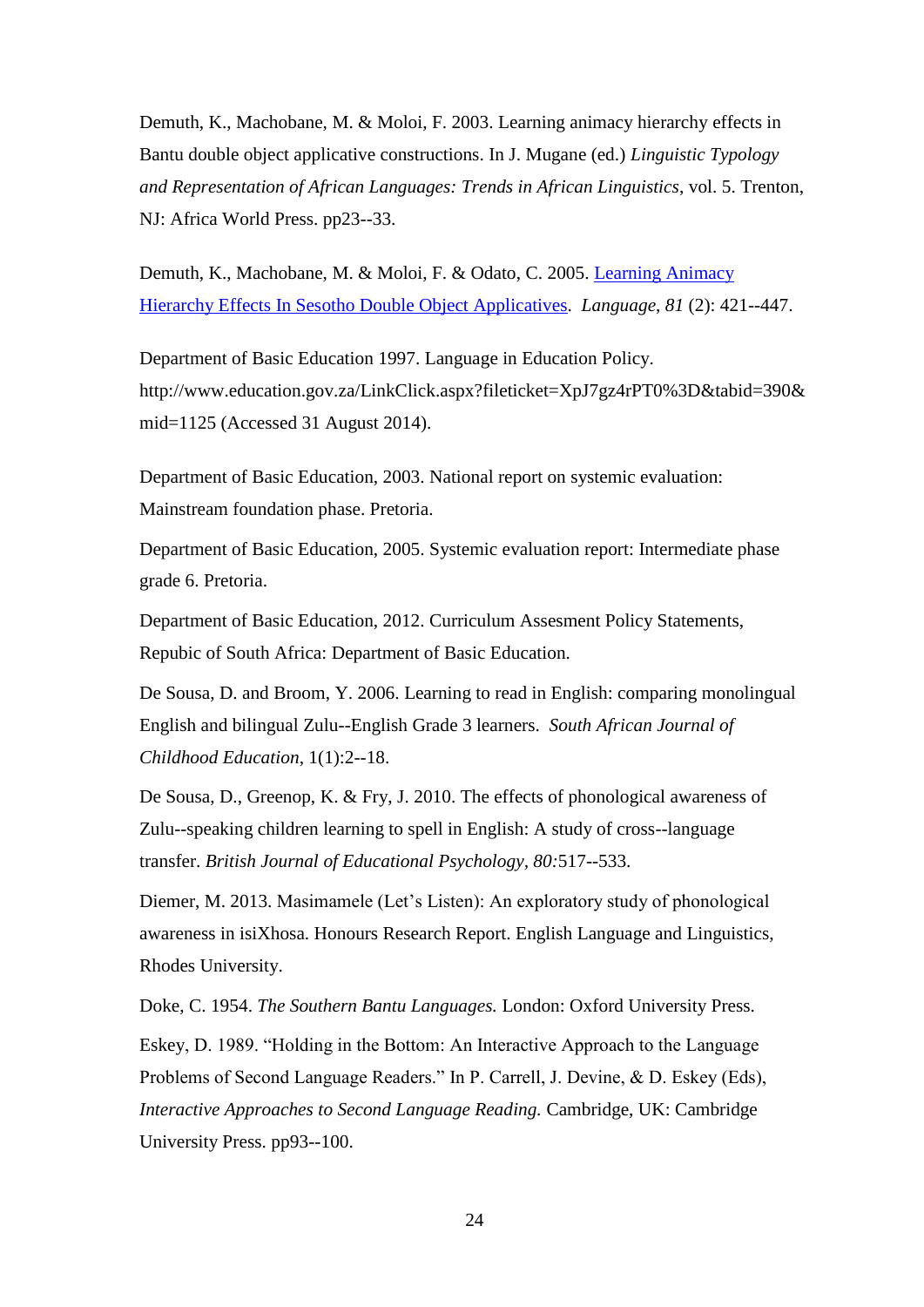Eskey, D. & Grabe, W. 1989. Interactive models for second language learning: perspectives on instruction. In: Carrell, P., Devine, J., Eskey, D. (Eds), *Interactive approaches to second language reading*. Cambridge: Cambridge University Press.

Esterhuyse, K., Beukes, R. & Heyns, P. 2002. Die ontwikkeling van die ESSI-lees-en speltoets*. South African Journal of Education*, 22:144–148.

Fleisch, B. 2008. *Primary education in crisis: Why South African school children underachieve in reading and mathematics.* Cape Town: Juta & Co.

Garrod, S. 2006. Psycholinguistic Research Methods*. Encyclopedia of Language & Linguistics 2nd Edition*: 251--257.

Geva, E. & Siegel L. 2000. Orthographic and cognitive factors in the concurrent development of basic reading skills in two languages. *Reading and Writing: An Interdisciplinary Journal,* 12:1--30.

Gonzalez, J. & Garcia, C. 1995. Effects of word linguistic properties on phonological awareness in Spanish children. *Journal of Educational Psychology*, 87:193--201.

Gouws, R. 1990. Information categories in dictionaries with special reference to Southern Africa. In: Hartmann, R. (Ed.), *Lexicography in Africa*. Exeter:University of Exeter Press. pp52—65.

Grainger, 1992. Orthographic neighbourhoods and visual word recognition. In: Frost, R., Katz, L. (Eds), *Orthography, phonology, morphology and meaning*. Elsevier, Amsterdam.

Guthrie, M. 1948. *The classification of the Bantu languages*. London:Oxford University Press.

Guthrie, J. & Wigfield, A. 1997a. Relations of children's motivations for reading to the amount of breadth of their reading. *Journal of Educational Psychology*. 89(3):420--432.

Guthrie, J. & Wigfield, A. (Eds). 1997b. *Reading engagement: Motivating readers through integrated instruction.* Newark DE: International Reading Association.

Guthrie, J., Wigfield, A. & Perencevich, K. (Eds). 2004. *[Motivating reading](http://www.cori.umd.edu/research-publications/book.php#motivate)  [comprehension: Concept--Oriented Reading Instruction.](http://www.cori.umd.edu/research-publications/book.php#motivate)* Mahwah NJ: Erlbaum.

Gxilishe, D. 1996. The dilemma of dialect in the classroom: A case for Xhosa. *Per Linguam* 12 (1):1—14.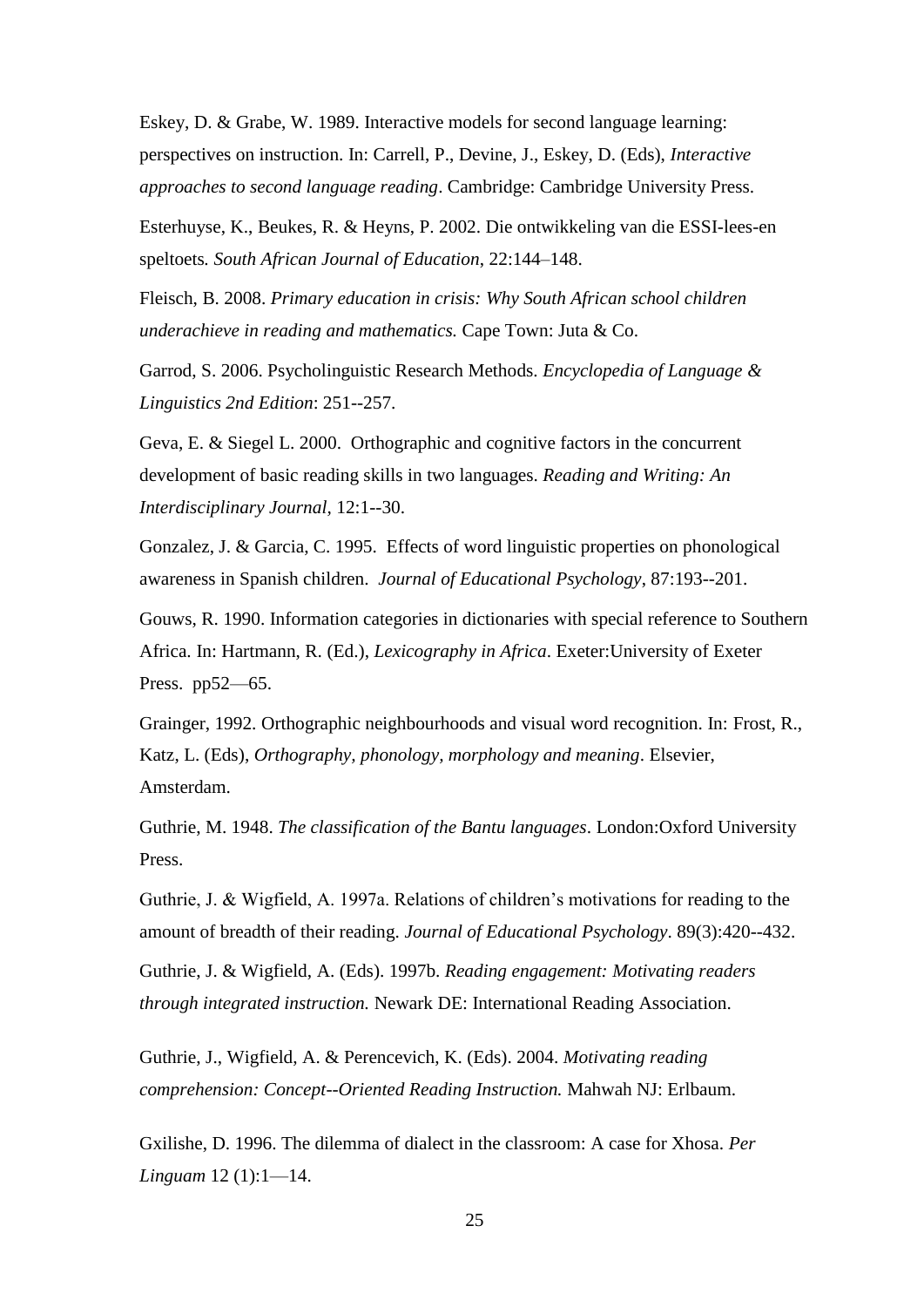*Hasbrouck, J. & Tindal, G. 2006. Oral reading fluency norms: A valuable assessment tool for teaching teachers. The Reading Teacher, 59:636—644.*

*Holm, A. & Dodd, B. 1996. The effect of first written language on the acquisition of English literacy. Cognition 59:119--147.*

Howie, S., Venter, E., Van Staden, S., Zimmerman, L., Long, C., Du Toit, C., Scherman, V. & Archer, E. 2006. *PIRLS. Summary Report: South African Children's Reading Literacy Achievement.* Pretoria: Centre for Evaluation and Assessment.

Howie, S. et al., 2012. *PIRLS 2011 Summary Report: South African Children's Reading Literacy Achievement.* Pretoria: Centre for Evaluation and Assessment.

Human Development Index 2012 (Wikipedia commons [\(http://en.wikipedia.org/wiki/File:UN\\_Human\\_Development\\_Report\\_2013.svg](http://en.wikipedia.org/wiki/File:UN_Human_Development_Report_2013.svg) accessed 10 January 2014)

Invernizzi, M. & Hayes, L. 2010. Developmental Patterns of Reading Proficiency and Reading Difficulties. In Allington, R. & McGill--Franzen, A. (Eds). *Handbook of reading disabilities research*. Newark, DE: International Reading Association. pp196-- 207.

IRA, NAEYC, 1998. Learning to read and write: developmentally appropriate practices for young children: a joint position statement of the International Reading Association and the National Association for the Education of Young Children. In *Young Children*  53:30–46.

Kula, N. 2002. *The Phonology of Verbal Derivation in Bemba*. PhD dissertation, Universiteit Leiden, LOT dissertation series 65.

Levy, J., Pernet, C., Treserras, S., Boulanouar, K. & Aubry, F. 2009. Testing for the Dual--Route Cascade Reading Model in the Brain: An fMRI Effective Connectivity Account of an Efficient Reading Style. *PloS ONE*, 4 (8):1--13.

Louwrens, L. & Poulos, G. 2006. The status of the word in selected conventional writing systems – the case of disjunctive writing. *Southern African Linguistics and Applied Language Studies* 24:389–401.

Macdonald, C. & Burroughs, E. 1991. *Eager to talk and learn and think: Bilingual. Primary Education in South Africa*. Johannesburg: Maskew Miller Longman.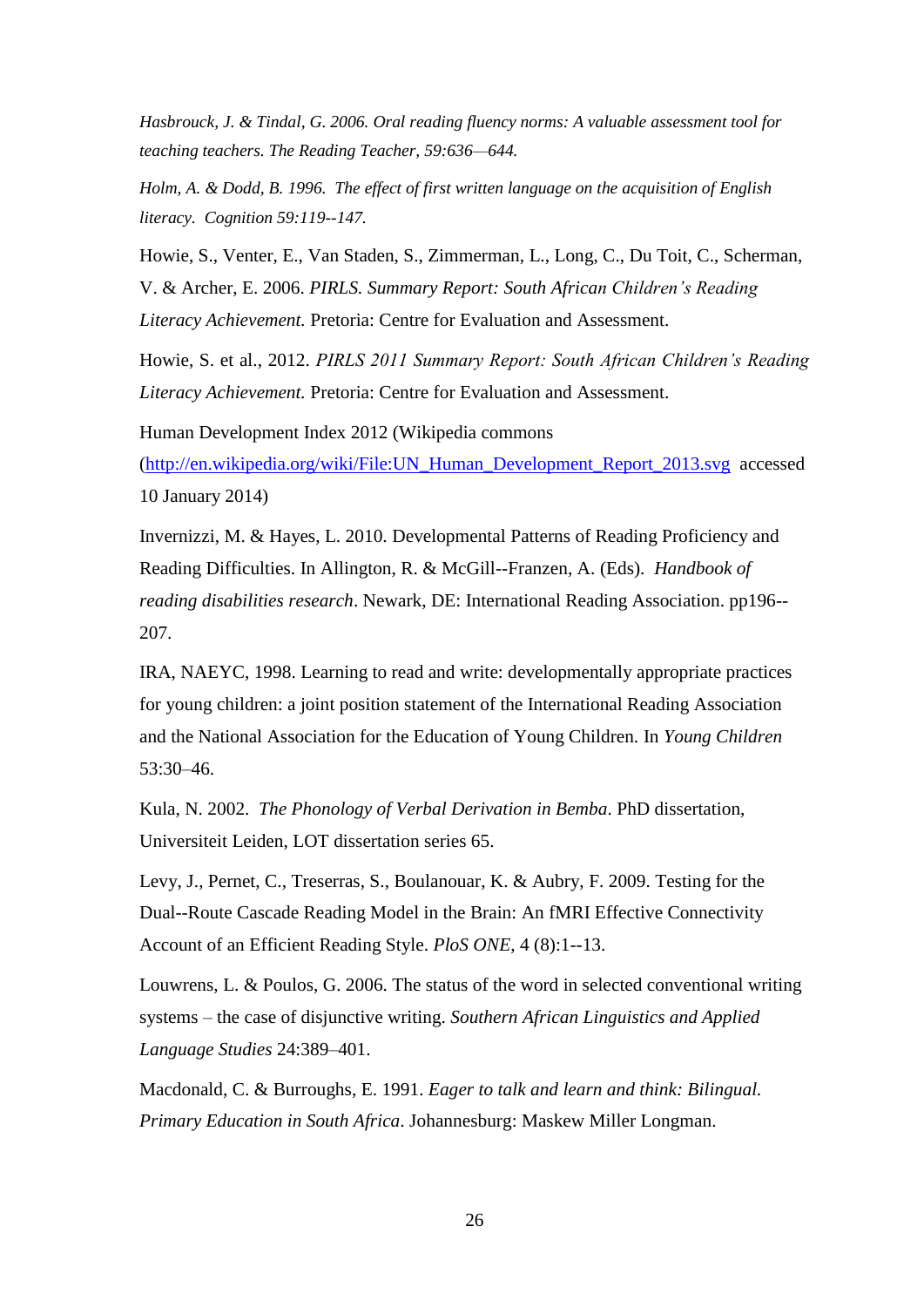Mann, V. 1986. Phonological awareness: the role of reading experience. *Cognition*, 24: 65--92.

Marten, L. et. al. 2007. Parameters of morphosyntactic variation in Bantu. *Transactions of the Philological Society* 105:1--86.

McBride--Chang, C., Wagner, R. K., Muse, A., Chow, B. W.--Y. & Shu, H. 2005. The role of morphological awareness in children's vocabulary acquisition in English. *Applied Psycholinguistics, 26*(3):415--436.

McBride--Chang, C., Shu, H., Zhou, A., Wat, C. P. & Wagner, R. K. 2003. Morphological awareness uniquely predicts young children's Chinese character recognition. *Journal of Educational Psychology,* 95:743--751.

McCusker, L., Hillinger, M. & Bias, R. 1981. Phonological recoding and reading. Psychological Review, 89:217--245.

Moloi, M. & Chetty, M. 2011. SACMEQ III, Policy Brief. Avaiable at http://www.sacmeq.org/sacmeq--projects/sacmeq--iii/reports (Accessed 31 August 2014).

Morais, J., Cary, L., Alegria, J. & Bertelson, P. 1979. Does awareness of speech as a sequence of phones arise spontaneously?. *Cognition,* 7:323--331.

Morais, J. 1991. Constraints on the development of phonemic awareness. In S. Brady & D. Shankweiler (Eds), *Phonological processes in literacy: A tribute to Isabelle Y.Liberma*n: 5--27. Hillsdale, NJ: Lawrence Erlbaum.

Nagy, W., Berninger, V., Abbott, R., Vaughan, K. & Vermeulen, K. 2003. Relationship of morphology and other language skills to literacy skills in at--risk second grade readers and at--risk fourth grade writers*. Journal of Educational Psychology*, *95*:730--742.

National Education and Evaluation Unit, 2012. NEEDU National Report Summary Report. Availkable at http://www.saqa.org.za/docs/papers/2013/needu.pdf (Accessed 31 August 2014).

Ortner, G. 2013. The Agglutinative Challenge: Exploring Morphological Awareness in isiXhosa. Honours Research Project. English Language and Linguistics. Rhodes University.

Pelli, D., Burns, C., Farell, B. & Moore-Page, D. 2006. Feature detection and letter identification. *Vision Research*, 46(28): 4646--4674.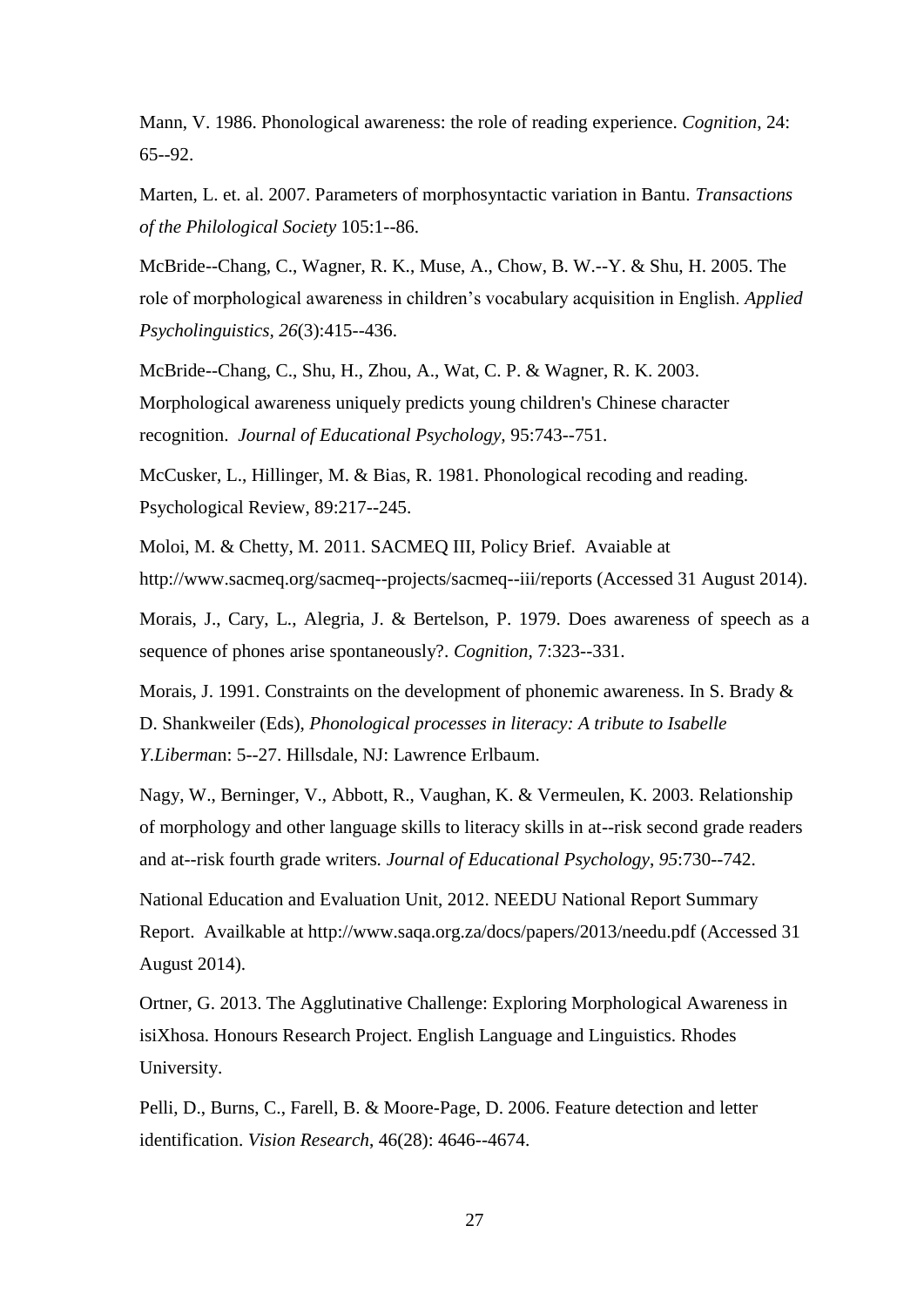Perea, M. & Rosa, E. 2000. The effects of orthographic neighbourhood in reading and laboratory word identification tasks: A review. *Psicológica* 21:327–340.

Pretorius, E. & Mokhwesana, M. 2009. Putting reading in Northern Sotho on track in the early years: changing resources, expectations and practices in a high poverty school. *South African Journal of African Languages* 1:54–73.

Prinsloo, D. 2009. Current lexicography practice in bantu with specific reference to the Oxford Northern Sotho School Dictionary. *International Journal of Lexicography* 22:151–178.

Probert, T., 2013. *The impact of orthography on differential word recognition skills of isiXhosa/English bilinguals*. Honours Research Project. English Language and Linguistics, Rhodes University.

Probert, T. & De Vos, M. 2014. *Transfer of word--recognition strategies from a transparent to an opaque orthography: Evidence for a cyclic model of word recognition.* Presented at RASA 9th National Conference 12--14 September 2014, Rhodes University.

Ramirez, G., Chen--Bumgardner, B., Geva, E. & Kiefer, H. 2010. Morphological awareness in Spanish-- English bilingual children: within and cross--language effects on word reading. Reading and Writing: An Interdisciplinary Journal, 23:337--358.

Read, C. 1986. *Children's creative spellings*. London: Routledge & Kegan Paul.

Scheule, C. & Boudreau, D. 2008. Phonological Awareness Intervention: Beyond the Basics. *Language, Speech & Hearing Services in Schools,* 39(1):3--20.

Simon, E. & Van Herreweghe, M. 2010. The relation between orthography and phonology from different angles: insights from psycholinguistics and second language acquisition. Language and Speech 53:303–306.

Snow, C., Burns, M. & Griffin, P. 1998. *Preventing reading difficulties in young children*. National Academy Press.

Statistics South Africa, 2012. *Census 2011: Key Results.* [Online] Available at: http://www.statssa.gov.za/Census2011/Products/Census\_2011\_Key\_results.pdf [Accessed: 31 August 2014].

Ström, E-M. 2013. Morphosyntactic variation in the dialects of Xhosa. P.c.